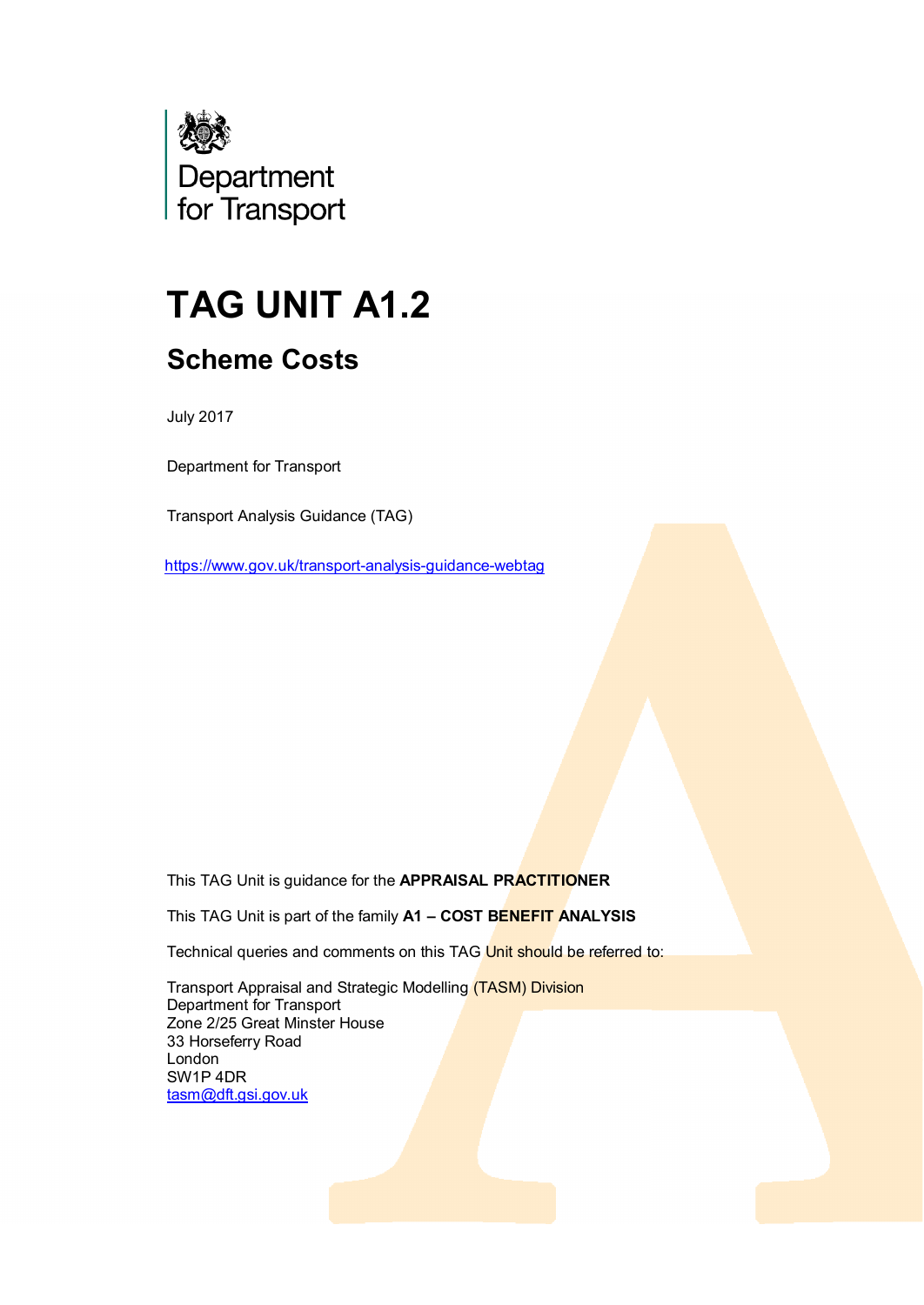## **Contents**

| 1                        | <b>Introduction</b>                                                                                                            | 1                                                         |
|--------------------------|--------------------------------------------------------------------------------------------------------------------------------|-----------------------------------------------------------|
| $\mathbf{2}$             | <b>Base costs</b>                                                                                                              | $\mathbf{2}$                                              |
| 2.2<br>2.3<br>2.4<br>2.5 | Real cost changes over time<br>Investment costs<br>Operating costs<br>Forecasting operating, maintenance and renewal costs     | $\overline{2}$<br>$\boldsymbol{2}$<br>3<br>$\overline{4}$ |
| 3                        | Treatment of cost risk and uncertainty                                                                                         | 5                                                         |
| 3.2<br>3.3<br>3.4<br>3.5 | <b>Quantified Risk Assessment</b><br>Responding to risk<br>Further information on managing and assessing risk<br>Optimism Bias | 6<br>10<br>11<br>12                                       |
| 4                        | Preparing and reporting scheme costs in the PA and TEE tables                                                                  | 16                                                        |
| 5                        | <b>References</b>                                                                                                              | 17                                                        |
| 6                        | <b>Document Provenance</b>                                                                                                     | 18                                                        |
|                          | Appendix A – Scheme cost worked example                                                                                        | 19                                                        |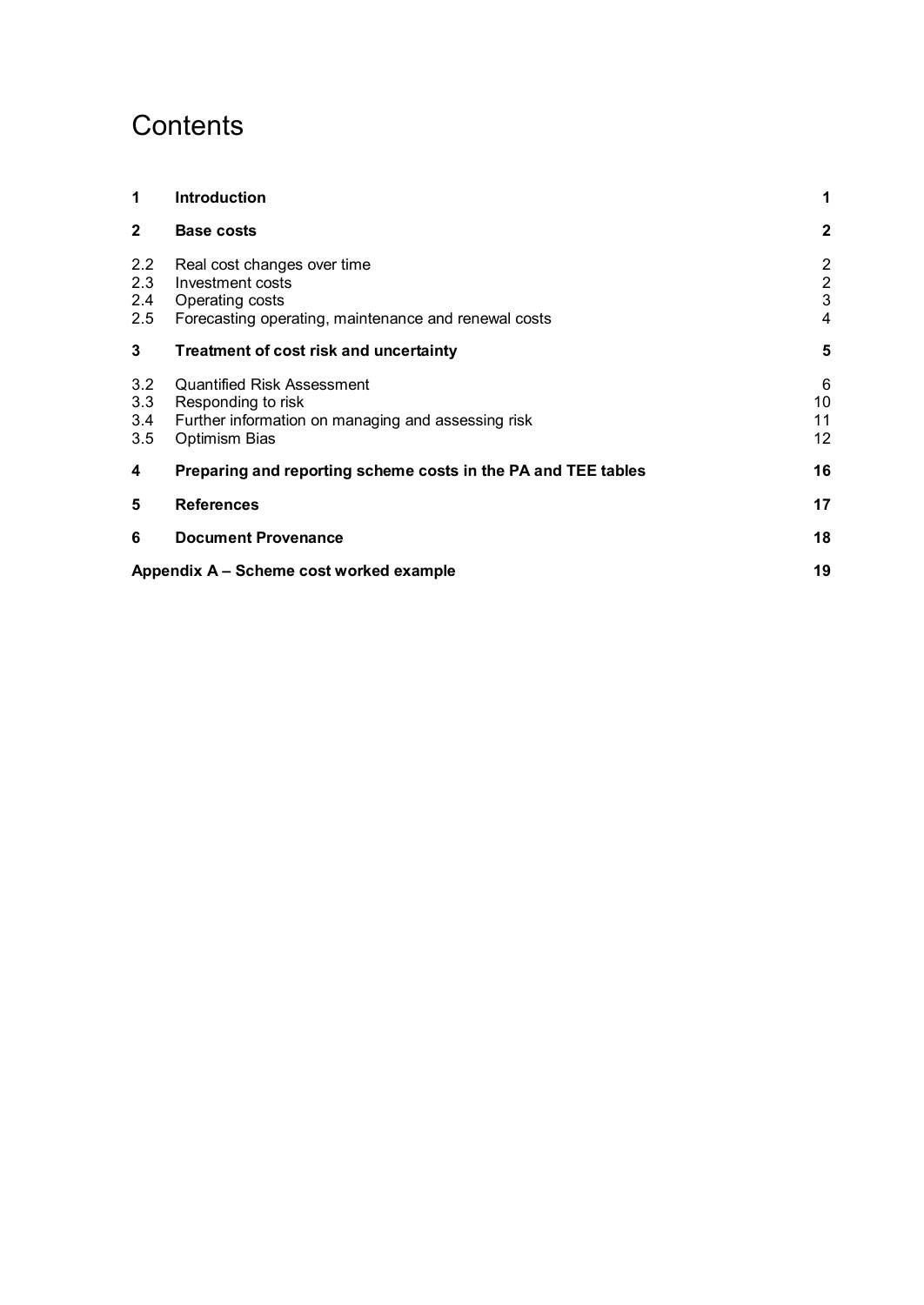## **1 Introduction**

- $1.1.1$ This TAG unit builds on the guidance on principles of cost-benefit analysis in transport appraisal in [TAG Unit A1.1 – Cost-Benefit Analysis](https://www.gov.uk/transport-analysis-guidance-webtag#a1-cost-benefit-analysis) and provides specific guidance on how scheme costs should be estimated and reported. It should be noted that this guidance is intended to be applied to the treatment of costs in the Economic case; the development of cost estimates in the Financial case may and will frequently will differ in both presentation and substance.
- 1.1.2 Estimation of the costs of transport schemes is important for decisions on scheme funding and is a crucial part of the scheme appraisal process. Unrealistic cost estimates that subsequently rise will adversely affect the robustness of the assessment of affordability and value for money of a scheme. There are three main elements of a scheme cost estimate that need to be estimated and reported in scheme appraisals:
	- the base cost<sup>1</sup> (section 2)– the basic costs of a scheme before allowing for risks, though these should incorporate realistic assumptions of changes in real costs over time, e.g. cost increases or reductions relative to the rate of general inflation;
	- adjustment for risk sections 3-3.4)– which should cover all the risks that can be identified, the majority of which then need to be assessed and quantified through a Quantified Risk Assessment (QRA. This forms the risk-adjusted cost estimate;
	- and adjustment for optimism bias (section 3.4.2) to reflect the well-established and continuing systematic bias for estimated scheme costs and delivery times to be too low and too short, respectively, and results in the risk and optimism bias-adjusted cost estimate.
- 1.1.3 Theories on cost overruns suggest that there are several means by which optimism bias could be caused, including the psychological tendency for humans and organisations to favour optimism, the economic rationale of advancing projects in which organisations have interests, and the strategic behaviour of stakeholders involved in the planning and decision-making processes. As these causes are likely to affect the objectivity of the risk assessment as well as the base cost estimate, it is likely the QRA will be systematically underestimated. The size of the optimism bias adjustment, therefore, may differ depending on the completeness and robustness of the risk assessment, which itself depend upon the stage of development of a project.
- $1.1.4$ QRAs do not remove the need to make an adjustment for optimism bias. Both are examples of reference class forecasting. Bottom-up QRA refers to project specific cost items and well quantified risks, while top-down optimism bias concerns more general cost uplifts. The two elements are complements rather than substitutes with the relevant significance of each being determined by how well specific risk and probabilities can be estimated. As projects advance through their stages and scheme promoters improve their cost estimation and risk analysis methodologies, through experience and feedback loops, the ability to assign greater weight to bottom up elements will increase. However even when risks are well identified there will remain a residual requirement for a top-down uplift.
- $1.1.5$ The three cost elements outlined above will apply to a given set of objectives, scope, and stage of development of a scheme. A significant change in the objectives/scope of a project will require new base costs, risk assessment and optimism bias adjustment. A change of this magnitude would probably trigger a full reappraisal of the project.
- 1.1.6 [Appendix A](#page-20-1) provides a worked example illustrating the methodology outlined in each part of this section of the guidance.

ı <sup>1</sup> The term base costs may have different meanings elsewhere. In this guidance we refer to these as being the basic costs of a scheme formed in a given price base year, which include realistic assumptions about real cost increases between the price base year and the years in which costs are incurred. The base costs do not include any adjustments for risk and optimism bias.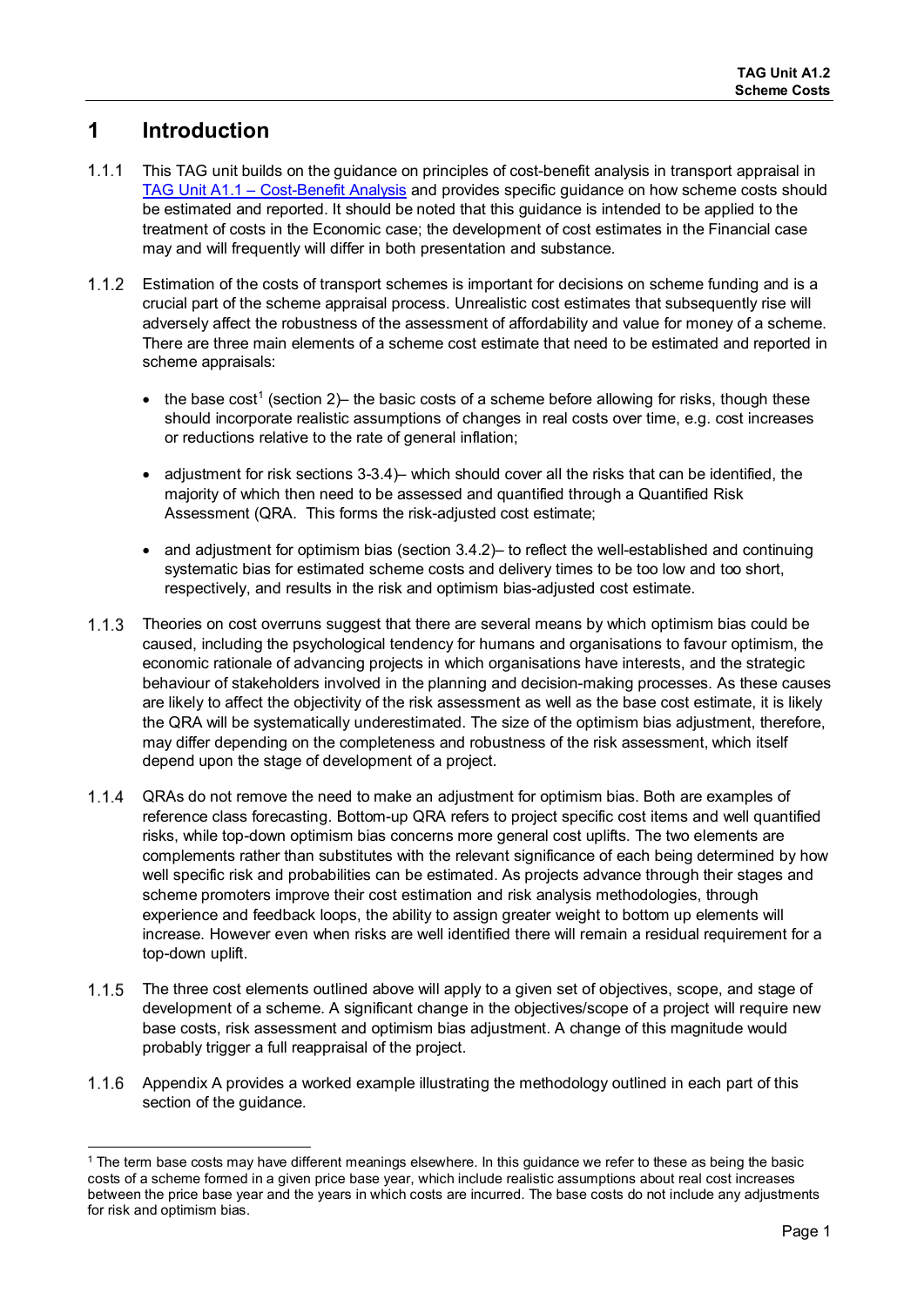## **2 Base costs**

2.1.1 Base costs are the first component of a scheme cost estimate. The base cost represents the basic costs of the scheme made up of investment (or capital), maintenance and operating costs, for a given price base.

## **2.2 Real cost changes over time**

- 2.2.1 Base cost estimates should use realistic assumptions about real cost changes, e.g. cost increases above or below inflation measured by the GDP deflator. Analysts should consider current and forecast inflation from industry sources appropriate for their scheme and clearly present the assumptions and sources of evidence used. A strong justification would be expected for any assumption of zero real cost inflation.
- When forming base costs in a given price base year, different components of cost should be adjusted by a real cost increase relevant to that particular component. For example, some cost components may be priced in foreign currencies, with a material impact on cost trends. More detail on converting nominal prices to real prices is given in [TAG Unit A1.1](https://www.gov.uk/transport-analysis-guidance-webtag#a1-cost-benefit-analysis) and the worked example in [Appendix A.](#page-20-1)
- $2.2.3$ Analysts may feel that it is appropriate to make allowance for the risk of costs increasing above inflation in their Quantified Risk Assessment. More detail is given in section 3.2.

## **2.3 Investment costs**

- $2.3.1$ Investment costs (often referred to as capital costs) should be distinguished from operating costs. Table 1 on the next page, lists the potential main components of investment costs: construction; land and property; preparation and administration; and traffic-related maintenance costs.
- $2.3.2$ Construction costs should include fees for project management, procurement, design, legal and third party costs. Land and property costs should include the implicit costs of any resource that is acquired without financial payment such as 'land gift'**,** including that from a local authority. Transport & Work Act Order (TWAO) application costs and the costs associated with obtaining statutory approvals should also be included in the investment costs. All costs borne by the private sector should include non-recoverable indirect taxation (e.g. landfill costs, fuel duty and so on).
- 2.3.3 Only the costs which will be incurred subsequent to the economic appraisal and the decision to go ahead should be considered. 'Sunk' costs, which represent expenditure incurred prior to the scheme appraisal and which cannot be retrieved, should not be included. The costs of land or property purchased prior to an appraisal should be treated as sunk costs, unless the purchase costs could be recovered by the re-sale of the land or property if the scheme were not to go ahead. These should be based on current market values and not those incurred at the time of their acquisition.
- 2.3.4 Investment costs should include estimates of traffic-related maintenance and renewal costs. Investment in new transport infrastructure may provide savings in replacing or maintaining existing infrastructure. These avoided renewals can be treated as a maintenance cost saving in the 'with scheme' case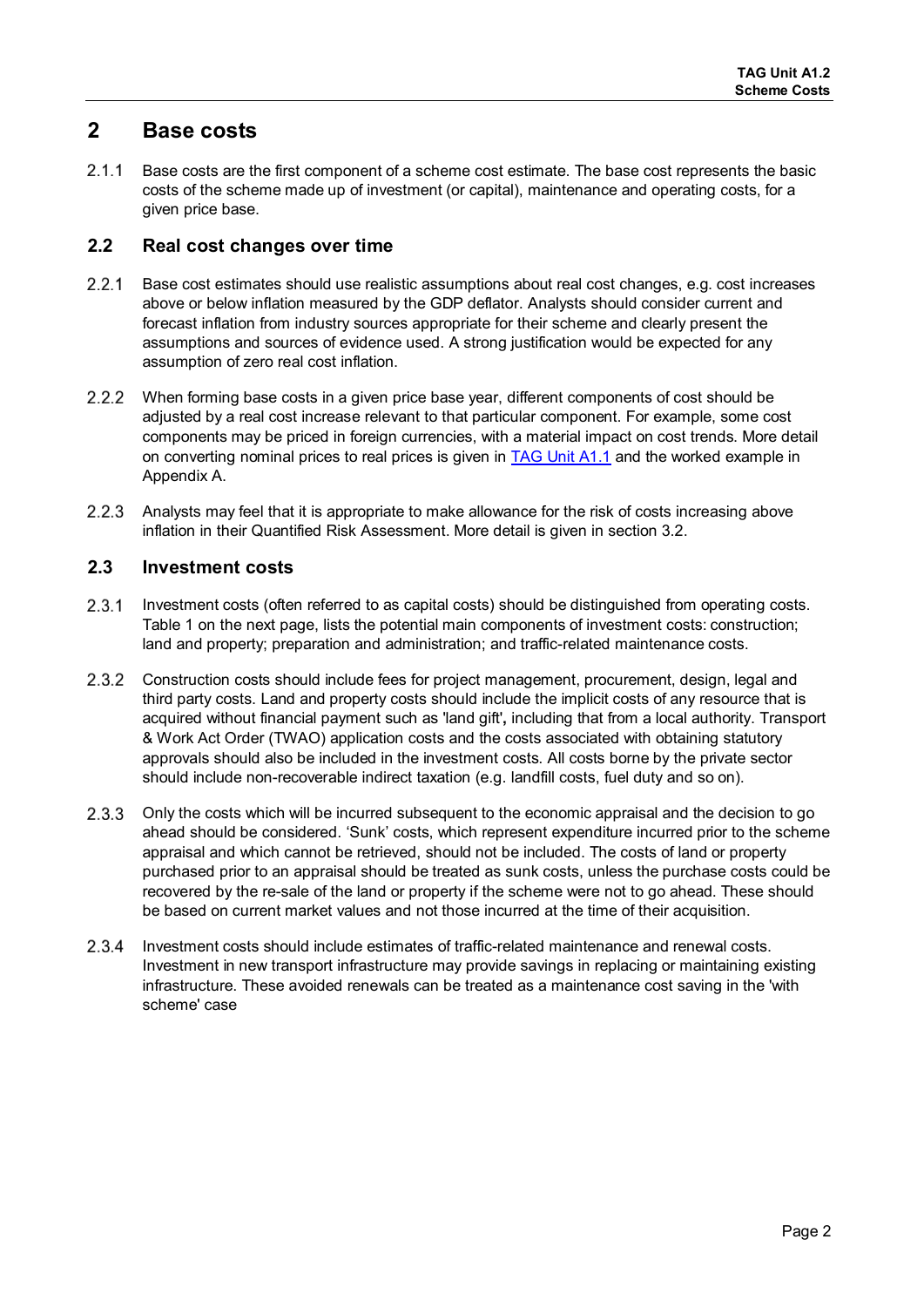|                                            | Table 1 Examples of Investment Costs Components                                                                                                                                                                                                                                                                                                                                                                                                                                                |                                                                                                                                                                                                              |                                                                                                                                                                                                                                       |  |  |
|--------------------------------------------|------------------------------------------------------------------------------------------------------------------------------------------------------------------------------------------------------------------------------------------------------------------------------------------------------------------------------------------------------------------------------------------------------------------------------------------------------------------------------------------------|--------------------------------------------------------------------------------------------------------------------------------------------------------------------------------------------------------------|---------------------------------------------------------------------------------------------------------------------------------------------------------------------------------------------------------------------------------------|--|--|
| <b>Base Investment</b><br>Costs            | <b>Roads</b>                                                                                                                                                                                                                                                                                                                                                                                                                                                                                   | Railways                                                                                                                                                                                                     | <b>Public Transport</b>                                                                                                                                                                                                               |  |  |
| <b>Construction Costs</b>                  | i) Main works contract (including<br>preliminaries, structures, road works<br>general, earthworks, main carriageway,<br>interchanges, side roads, signs, etc.).<br>ii) Ancillary work contracts (including<br>provision of maintenance compounds,<br>lighting, motorway communications,<br>landscaping, noise insulation, etc)<br>iii) Work by other authorities (including<br>Network Rail, local authorities' works,<br>statutory undertakers' works)<br>iv) On site Supervision and Testing | Stations, Route<br>Infrastructure Enabling<br>and Advance Works,<br>Communications.<br>Rolling Stock, Track,<br>Power and Signalling<br>or Passenger facilities.<br>Possession costs for<br>train operators. | For Buses:<br>Providing or<br>upgrading vehicle<br>fleet, New System of<br>Ticketing and<br>Passenger<br>Information, New<br>Stops and shelters,<br><b>Bus Priority</b><br>Measures on the<br>highway and<br>passenger<br>information |  |  |
| Land and Property<br>Costs                 | Acquisition cost, Legal transaction costs, Property management costs, Compensation etc.                                                                                                                                                                                                                                                                                                                                                                                                        |                                                                                                                                                                                                              |                                                                                                                                                                                                                                       |  |  |
| Preparation and<br>Administration<br>Costs | Project Management, Consulting<br>engineers' fees, agent authorities fees,<br>actual costs of pursuing alternative routes<br>(if any) in the early stages of the scheme,<br>Design costs, Public Consultation, Public<br>Inquiry, gaining statutory powers or other<br>licences and consents, compensation, the<br>cost of any surveys carried out during<br>scheme preparation, the costs associated<br>with obtaining statutory orders, and on<br>site Supervision and Testing               | Generally as for roads.<br>e.g. the costs<br>associated with<br>obtaining statutory<br>orders                                                                                                                | Generally as for<br>roads.<br>e.g. the costs<br>associated with<br>obtaining statutory<br>orders                                                                                                                                      |  |  |
| Traffic-related<br>maintenance costs       | e.g. non-routine reconstruction, resurfacing, surface dressing attributable to the investment<br>(such traffic-related costs may be applicable to rail and public transport schemes, as well as<br>highways investments).                                                                                                                                                                                                                                                                      |                                                                                                                                                                                                              |                                                                                                                                                                                                                                       |  |  |

## **2.4 Operating costs**

- $2.4.1$ The appraisal should include realistic and comprehensive operating cost estimates, identifying the main components. All operating cost estimates should include an assessment of real growth over time.
- 2.4.2 It is important to note the distinction between operating costs incurred by transport providers, referred to here, and vehicle operating costs incurred by transport users which are discussed in [TAG Unit A1.3 – User and Provider Impacts.](https://www.gov.uk/transport-analysis-guidance-webtag#a1-cost-benefit-analysis)
- $2.4.3$ Operating costs may be incurred by private or public sector providers and are recorded in different places in the standard Departmental tables, i.e. [Transport Economic Efficiency \(TEE\)](https://www.gov.uk/government/publications/webtag-appraisal-tables) and Public [Accounts \(PA\)](https://www.gov.uk/government/publications/webtag-appraisal-tables) tables. Further detail as to how information on costs should be recorded in the appraisal documentation can be found in section 4 of this TAG unit. Examples of operating costs are provided in Table 2.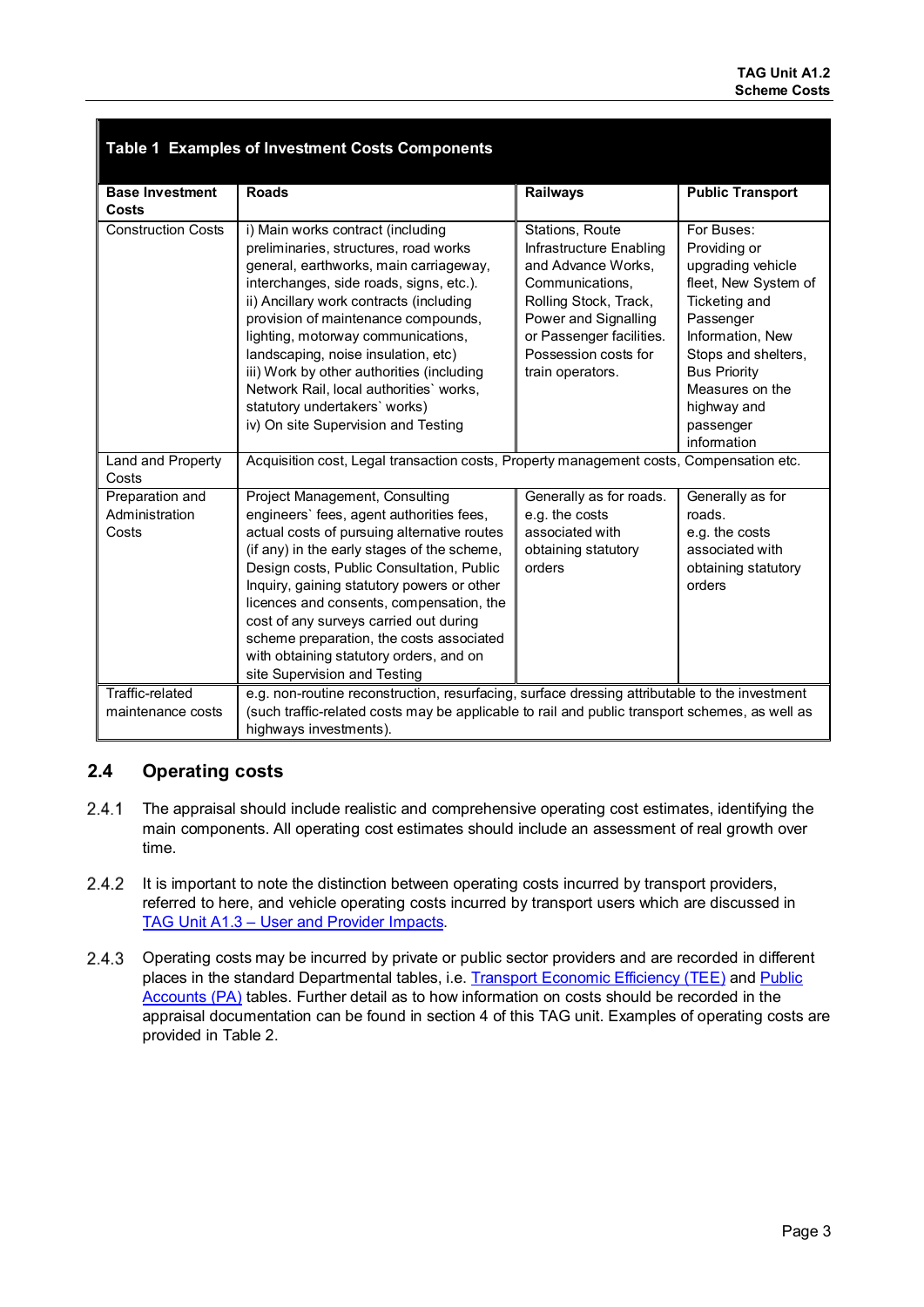| <b>Table 2 Examples of Operating Costs Components</b> |                                                                                                                                                     |                                                                                                                                                                                                                             |                                                                                    |  |  |  |
|-------------------------------------------------------|-----------------------------------------------------------------------------------------------------------------------------------------------------|-----------------------------------------------------------------------------------------------------------------------------------------------------------------------------------------------------------------------------|------------------------------------------------------------------------------------|--|--|--|
| <b>Element of Base</b>                                | <b>Roads</b>                                                                                                                                        | <b>Railways</b>                                                                                                                                                                                                             | <b>Public</b>                                                                      |  |  |  |
| Cost                                                  |                                                                                                                                                     |                                                                                                                                                                                                                             | <b>Transport</b>                                                                   |  |  |  |
| <b>Operating Costs</b>                                | Routine and non-<br>traffic related<br>maintenance costs<br>(e.g. drainage, street<br>lighting, fencing, grass<br>cutting, repainting<br>lines etc) | Train and station operating costs<br>(e.g. payroll, fuel and traction and<br>track access and station lease<br>charges). Train leasing charges-<br>which normally includes light and<br>heavy maintenance of rolling stock. | Buses:<br>Enforcement of<br>bus lane<br>Maintenance of<br>stops; Fuel;<br>Payroll. |  |  |  |

- $2.4.4$ Staff costs should include allowances for holidays, sickness, shift working, training and overtime. Note that wage rates may increase faster than general inflation. Additional costs may include management costs for park and ride sites and rates for premises used as depots. Where possible, advice should be sought from relevant operators or operating costs from similar existing systems should be used as a reference before adjustments are made for real cost changes.
- $2.4.5$ For public transport schemes it is expected that a whole life cost appraisal is used to establish the total cost of ownership, i.e. the total cost of delivering, operating and maintaining a project. The total cost of ownership will depend on the quality required over the life of the scheme, constant or increasing patronage, service frequency, and the trade-off between maintenance and renewal. Schemes where the project life can be determined from the limited life of its component assets, i.e. with a finite life, will have a planned or contracted life. [TAG Unit A1.1](https://www.gov.uk/transport-analysis-guidance-webtag#a1-cost-benefit-analysis) provides guidance on how the residual values should be included for projects with finite lives.
- 2.4.6 Bus-based schemes may include operating costs falling to the highway authority owing to use of the road network, (e.g. maintenance of bus lane) although, in general, any effects would be expected to be marginal.
- $2.4.7$ Costs per km per year for non-traffic-related maintenance costs of additional infrastructure are given in Table 9/1 of the COBA User Manual, (DfT, 2006).

## **2.5 Forecasting operating, maintenance and renewal costs**

- $2.5.1$ Operating and maintenance costs must be forecast for the whole of the appraisal period. In forecasting future operating, maintenance and renewal costs, analysts should consider:
	- the impact of increasing usage or patronage; and
	- the potential for cost increases in excess of general inflation.
- 2.5.2 To gauge the profile of operating and maintenance costs over time it is recommended that estimates should be prepared for three separate forecast years (although this may vary with project type). Analysts will need to use their judgement to choose the number and timing of years to be considered. [TAG data book table A5.3.1](https://www.gov.uk/transport-analysis-guidance-webtag#webtag-data-book) may be helpful in forecasting real increases in average earnings for staff-related costs. Interpolation and extrapolation should then be used to cover the whole appraisal period. [TAG Unit A1.1](https://www.gov.uk/transport-analysis-guidance-webtag#a1-cost-benefit-analysis) provides further information on the appraisal period.
- Detailed analysis for later periods is unlikely to be feasible or worthwhile. However, analysts should take care to ensure that their work is as robust as possible, and based on available evidence. Analysts would be expected to draw on advice on the likely and most appropriate maintenance and renewal regimes to be adopted from experts in this field (scheme design / asset management), with assumptions of costs then appropriately reflecting their guidance. All assumptions and supporting evidence should be fully documented and submitted to the Department.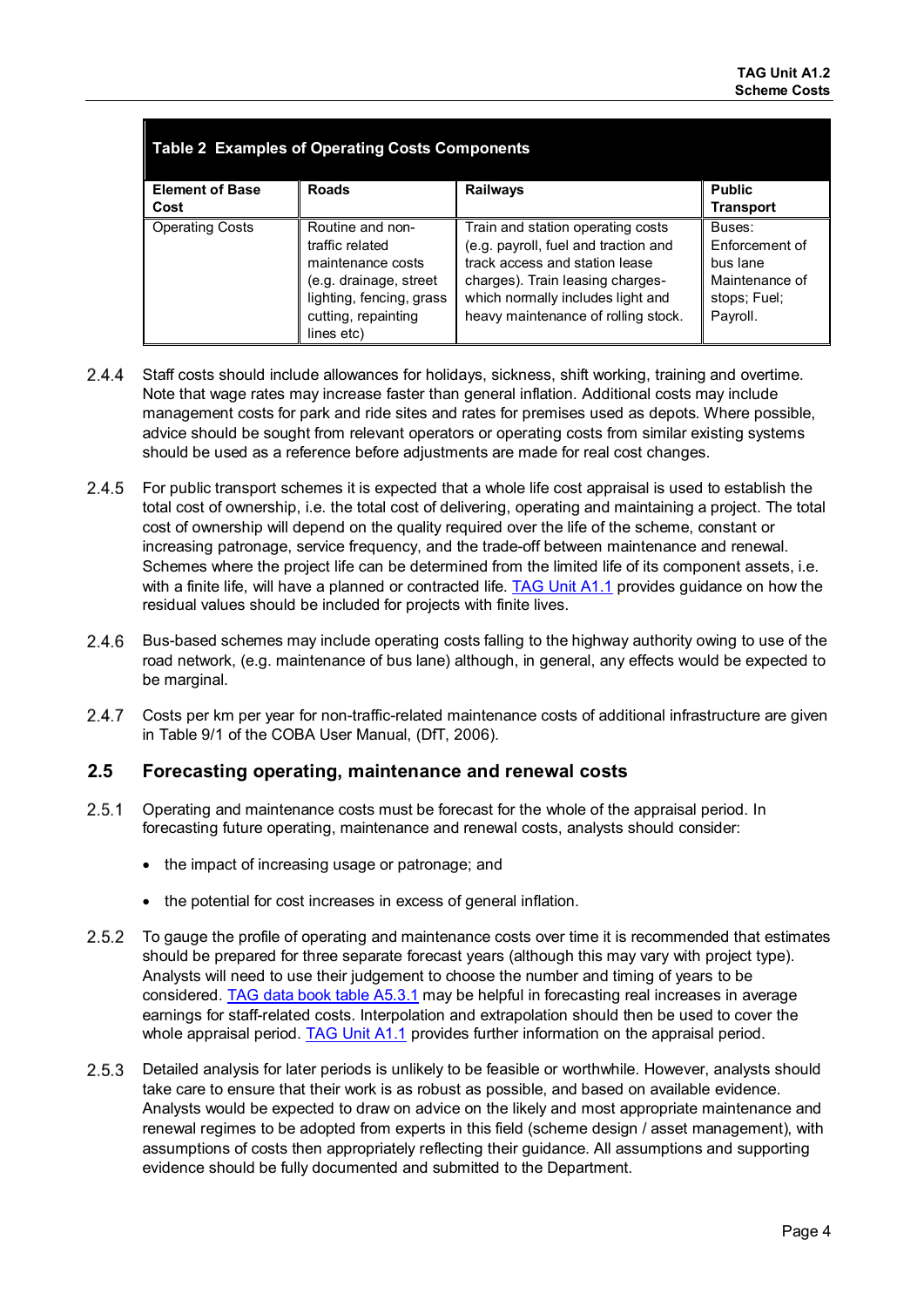- 2.5.4 Projects with long lives may have additional elements of major structural maintenance and/or renewal within the appraisal period. For example, road pavements and drainage may require renewal, as may rail track and rolling stock. Wherever possible, the timing, cost and duration of these major elements of cost should be estimated explicitly. Where this is not possible, these costs may be included in annual maintenance rates, though care must be taken to avoid underestimation.
- $2.5.5$ The need for periodic major maintenance and renewal means that the maintenance costs profile over time is likely to be 'spiky' whereas the operating costs profile is more likely to be fairly constant over time. The appraisal should also include the impact of delays arising from major maintenance or renewal and more detail is given in [TAG Unit A1.3.](https://www.gov.uk/transport-analysis-guidance-webtag#a1-cost-benefit-analysis)

## **3 Treatment of cost risk and uncertainty**

- $3.1.1$ Risk in the context of this unit refers to identifiable factors that may impact on scheme costs, leading to over- or under-spends. Such risks should be identified and quantified in a Quantified Risk Assessment (QRA) to produce a risk-adjusted cost estimate. This is required for all transport projects with a base cost greater than £5m in 2010 prices, and is encouraged for smaller schemes.
- 3.1.2 An uncertainty adjustment, based on a top-down view of the risk profile as opposed to individual risk elements, may also be included (on top of the base cost and QRA estimate) to account for further unquantifiable risks in place of standard OB rates. This is only recommended where there is robust evidence on which to base these adjustments. Risks associated with patronage or benefits should be dealt with by sensitivity or scenario testing around the central case. Guidance on handling uncertainty in forecasting is provided in [TAG Unit M4.](https://www.gov.uk/transport-analysis-guidance-webtag#m4-forecasting)
- 3.1.3 Risk assessment should be proportionate to the size and the stage of development of the project. The time and resources devoted to quantifying risks should relate to how many risks have to be analysed; how difficult that is to do; and the materiality of these risks. Promoters should draw upon professional advice and reference class forecasting when attempting to identify those risks that have been shown to have the most significant impact on scheme costs in the past. The level of detail required may need to be discussed with the Department. As a minimum the Department expects the impact of delays and above anticipated cost increases to be included in the risk assessment.
- $3.1.4$ Reference class forecasting is a method of predicting the outcome of a planned action based on actual outcomes in a reference class of similar actions to that being forecast. The development of the theories behind reference class forecasting helped Daniel Kahneman win the Nobel Prize in Economics. Kahneman found that, people tend to underestimate the costs, completion times, and risks of planned actions through insufficient consideration of distributional information about outcomes of similar schemes that have already been completed. The Department encourage organisations to systematically collect forecast and outturn cost data at each project milestone to form reference classes for cost risk forecasting.
- 3.1.5 The risk assessment provides a snapshot of the risks at a particular stage of development and should be kept under review throughout the scheme's development. It is particularly important that the risk assessment reflects the best available evidence and is included in the appraisal at the time it is submitted to the Department as part of a bid for funding.
- $3.1.6$ There also exists "a demonstrated systematic, tendency for project appraisers to be overly optimistic" [HMT Green Book, 2003, p.29]. Therefore, as well as adjusting for identified, quantified risks, risk-adjusted scheme costs should be adjusted to take account of this 'optimism bias'.
- $3.1.7$ The Office for Government Commerce (OGC) expects Gateway Reviews to be carried out on all government projects. These reviews will seek evidence that risks have been properly considered before the project can move on to the next stage.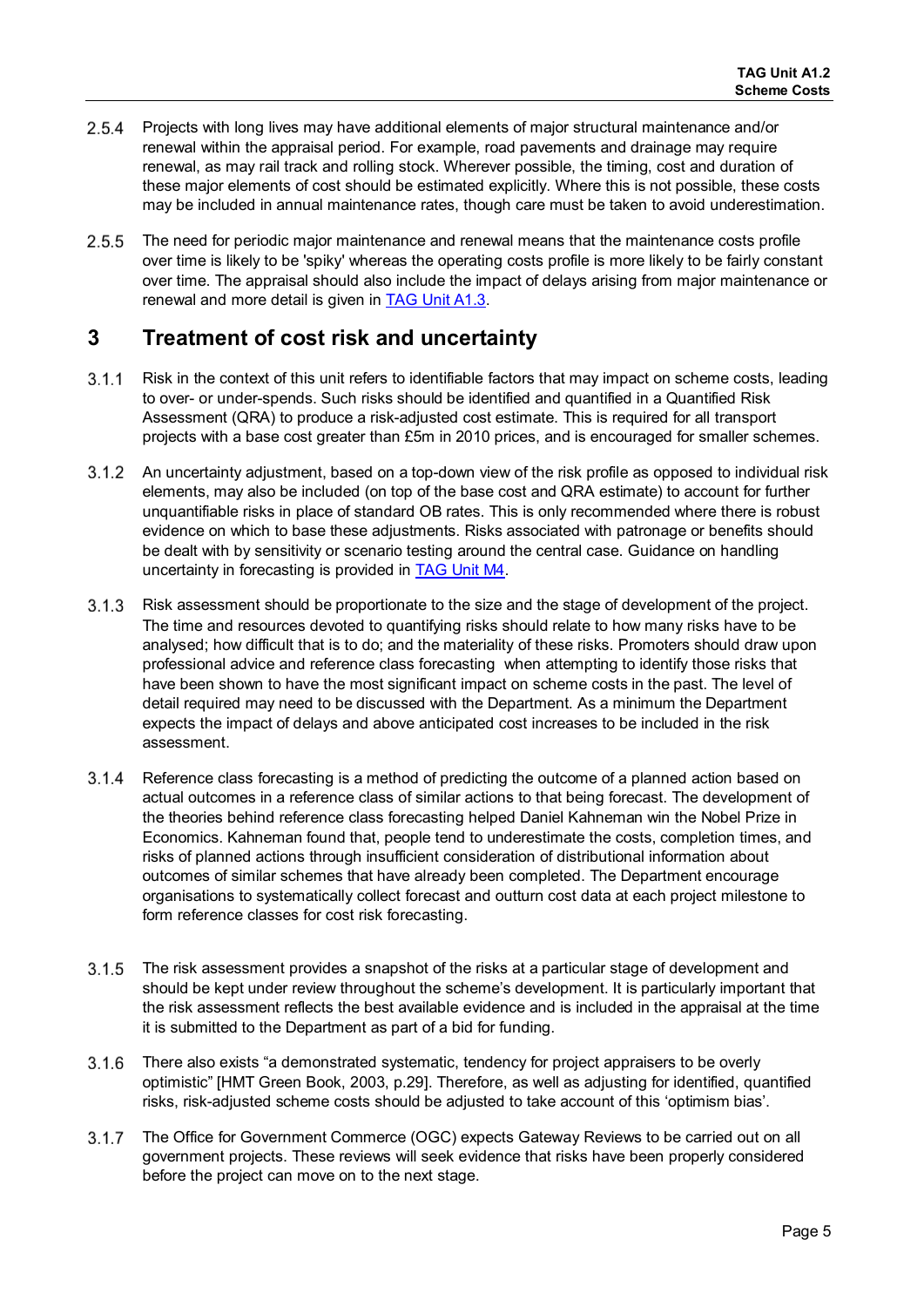## **3.2 Quantified Risk Assessment**

- $3.2.1$ A Quantified Risk Assessment (QRA) allows an expected value (defined as the average of all possible outcomes, taking account of the different probabilities of those outcomes occurring) of the cost of the scheme to be calculated. This expected value should form the 'risk-adjusted cost estimate'. The QRA follows a four-step process:
	- Risk Identification;
	- Assessing the Impacts of Risk;
	- Estimating the Likelihood of the Impacts of Risk; and
	- Deriving the overall distribution and expected value of Risk for the scheme.
	- All 4 steps are susceptible to bias, as well as errors, and large schemes should consider having fully independent reviews carried out of their QRAs.

#### **Step 1: Risk Identification**

- Promoters should construct a comprehensive Risk Register listing any identified risks that are likely to affect the delivery and operation of the scheme and present this in the business case. The risk register should list the results of the analysis and evaluation of the identified risks and should be updated and reviewed continuously throughout the scheme development process. Annex 4 of The Green Book [HM Treasury, 2003] provides further information. Table 3 highlights examples of the main types of risk likely to be encountered in a project. Not all of these will be relevant in the context of estimating scheme costs.
- $3.2.3$ Evidence suggests that risks associated with scheme delays and cost inflation are particularly important. These risks should be included in the Risk Register and appropriate consideration should be given to the combined risk of both delays and cost rises above those assumed in the base costs. The risk of impacts associated with climate change on transport infrastructure being greater or less than has been assumed in the base cost estimate should also be considered. This could have important implications for the maintenance profile of costs for a scheme.
- The risks associated with changes in scheme design should be identified and recorded in the risk register. However, the risk of making significant design changes, possibly relating to a significant change in scope - where scope is defined as the specified output/objectives of the scheme - should be mitigated prior to submitting the business case to the Department. If any unforeseen, significant changes in scope then do occur, the project should be subject to a full reappraisal, including reconsideration of rejected alternatives.
- 3.2.5 The risk register also needs to identify who owns the identified risk. For example some risks may be transferable through insurance or financial instruments. In all cases, the risk register should indicate where risks have been successfully transferred. Where a risk has been transferred, the promoter should ensure that it is fully transferred; provide evidence to the Department; and include any premiums paid as part of the transfer in the base cost.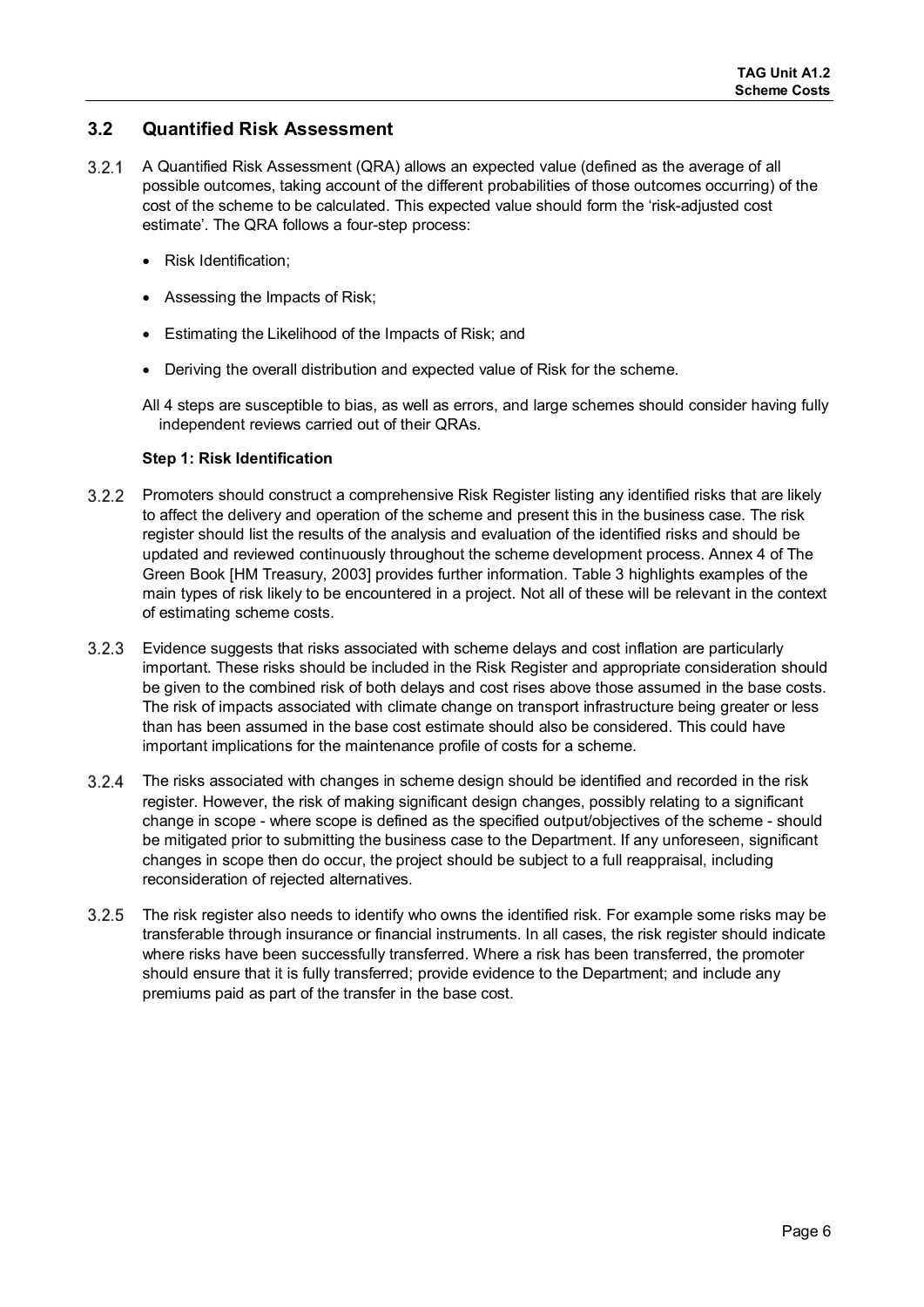| <b>Table 3 Examples of Project Risk</b> |                     |                                                                                                                                                                                                                                                                           |  |  |  |  |
|-----------------------------------------|---------------------|---------------------------------------------------------------------------------------------------------------------------------------------------------------------------------------------------------------------------------------------------------------------------|--|--|--|--|
| Policy Risk                             | Legislative risk    | The risk that changes in legislation increase costs. This can be sub-<br>divided into general risks such as changes in corporate tax rates and<br>specific ones which may change the relative costs and benefits of<br>different procurement routes.                      |  |  |  |  |
|                                         | Policy risk         | The risk of changes of policy direction not involving legislation.                                                                                                                                                                                                        |  |  |  |  |
| Risk on<br>delivering the<br>asset      | Construction risk   | The risk that the construction of the physical assets is not completed on<br>time, to budget and to specification.<br>The risk of inflation differing from assumed inflation rates, particularly                                                                          |  |  |  |  |
|                                         |                     | for any schemes where construction is not expected to start until some<br>years in advance.                                                                                                                                                                               |  |  |  |  |
|                                         | Planning risk       | The risk that the implementation of a project fails to adhere to the terms<br>of planning permission, or that detailed planning cannot be obtained, or,<br>if obtained, can only be implemented at costs greater than in the<br>original budget.                          |  |  |  |  |
|                                         | Residual value risk | The risk relating to the uncertainty of the value of physical assets at the<br>end of the contract.                                                                                                                                                                       |  |  |  |  |
| Risk on<br>operating the                | Operational risk    | The risk that operating costs vary from budget, that performance<br>standards slip or that the service cannot be provided.                                                                                                                                                |  |  |  |  |
| asset                                   | Inflation risk      | The risk that actual inflation differs from assumed inflation rates.                                                                                                                                                                                                      |  |  |  |  |
|                                         | Maintenance risk    | The risk that the costs of keeping the assets in good condition vary from<br>budget.                                                                                                                                                                                      |  |  |  |  |
| Risks on<br>demand and<br>revenue       | Demand risk         | The risk that demands for the service do not match the levels planned,<br>projected or assumed. As the demand for a service may be (partially)<br>controllable by the government, the risk to the public sector may be less<br>than that perceived by the private sector. |  |  |  |  |
|                                         | Design risk         | The risk that the design cannot deliver the services at the required<br>performance or quality standards                                                                                                                                                                  |  |  |  |  |
|                                         | Availability risk   | The risk that the quantum of the service provided is less than required<br>under the contract.                                                                                                                                                                            |  |  |  |  |
|                                         | Volume risk         | The risk that actual usage of the service varies from the level forecast.                                                                                                                                                                                                 |  |  |  |  |
|                                         | Technology risk     | The risk that changes in technology result in services being provided<br>using non optimal technology.                                                                                                                                                                    |  |  |  |  |

Source: HM Treasury (2003).

- $3.2.6$ To identify the main areas of risk and who owns them it can be useful to organise workshops or 'brain-storming' sessions. These should involve experienced people like managers of the project, financial and economic advisers, designers, operators and maintainers of the existing infrastructure (where there is some), engineering and insurance professionals, professional negotiators, actuaries, and lawyers.
- $3.2.7$ It may be useful to engage specialist consultants who have relevant expertise in facilitating risk identification exercises. However, the engagement of specialist consultants does not eliminate the need for substantial involvement of the project management team. The value of the input by specialist consultants will depend on the quality of the briefings they receive from client team members who better understand the project specific risks.
- $3.2.8$ One source of risk is from 'catastrophe risk', such as major wars or natural disasters. Such events would be so devastating that all returns from policies, programmes or projects could be eliminated or at least radically and unpredictably altered. Catastrophe risk is one of the factors making up the discount rate [HMT Green Book, 2003] so it is not necessary to identify such risks as part of the risk assessment.

#### **Step 2: Assessing the Impacts of Risk to Determine Possible Outcomes**

 $3.2.9$ Having identified risks in step 1, the next step is to assess the impact of each risk, or combination of risks, should they be realised, in terms of the cost outcomes of the risk. This should be primarily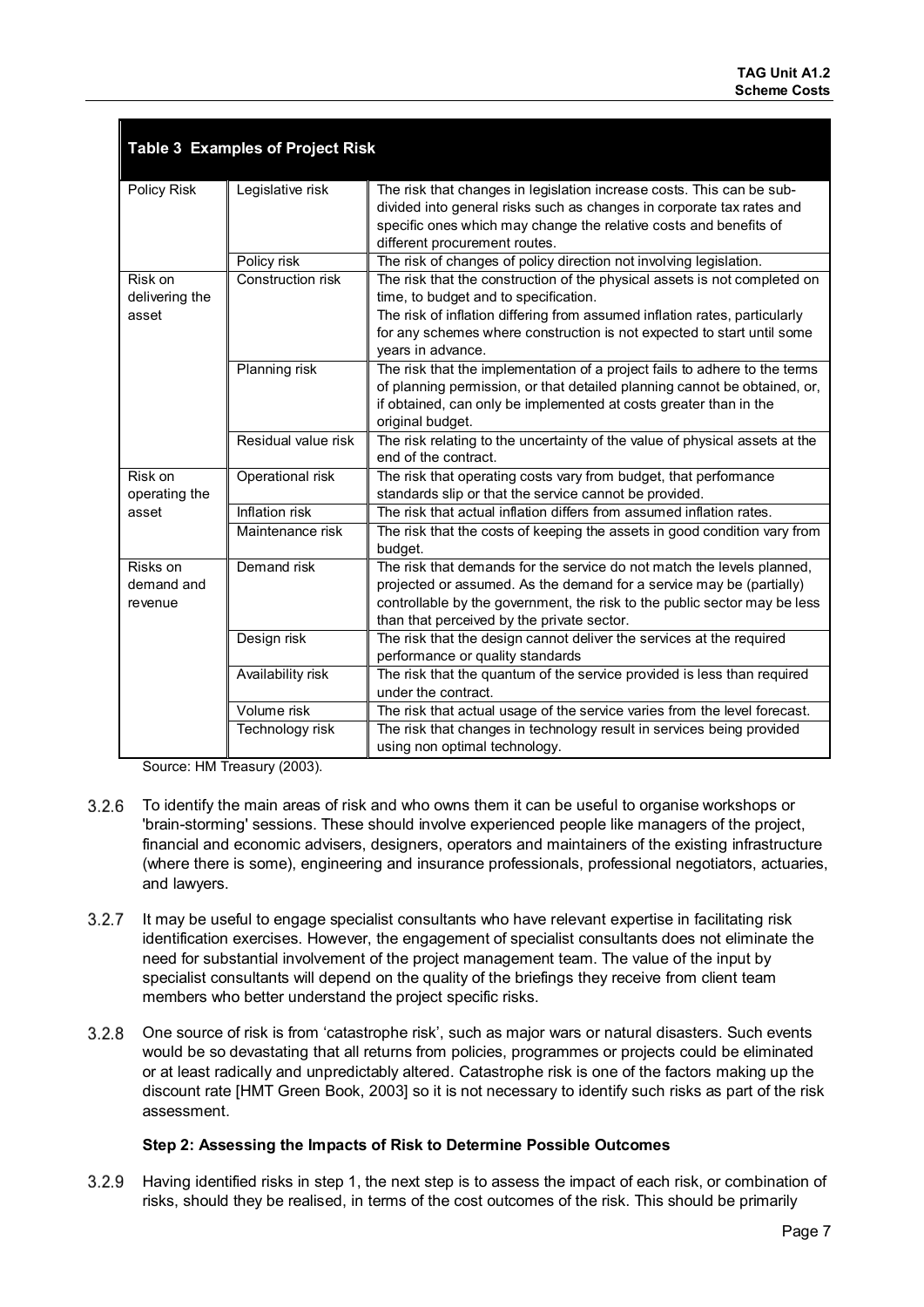through evidence from similar schemes and / or modelled sensitivity analysis. The range of outcomes should consider both the upper and lower extremes of the possible range, taking into account any reasonable constraints.

- 3.2.10 The best methods for quantifying the impact of risk will depend upon the information sources available. The best approach is to use empirical evidence from similar schemes whenever it is available, and empirical evidence should be gathered when possible. When it is not, common-sense approximations should be used. , rather than aiming for unrealistic or spurious levels of accuracy. What this means in practice depends on the nature of the risk. The objective is always to obtain an unbiased estimate of the impacts of the risk on the costs of the scheme.
- When assessing the consequences of any risk, analysis should not be restricted to only the direct effects but should be extended to ensure all knock-on effects are included. This requires care, as there could be interaction between different risk events. Some risks will affect the costs of either the construction or operation of the project. For example if a plot of land is not available on time, the possible knock-on effects could include:
	- costs associated with looking at alternative sites;
	- lost management time as a result of litigation/seeking Compulsory Purchase Orders;
	- inability to meet contractual commitments; and
	- increased input costs resulting from cost increases during scheme delay.

#### **Step 3: Estimating the Likelihood of the Outcomes Occurring**

- 3.2.12 Having identified a broad range of risks and used a systematic approach to assess the potential range of cost outcomes, it is necessary to assess the likelihood of occurrence for each of the possible outcomes.
- 3.2.13 As with assessing the impacts of risk, it is important that the predicted likelihood of an outcome occurring should be based on experience of past events, taking account of any foreseeable changes or developments, rather than arbitrary estimates. Organisations are encouraged to compile databases of past schemes' cost data including details of the reasons for any cost changes. When available, these could be useful in reaching conclusions as to the likely occurrence of different risks.
- Estimating probabilities is not an exact science and inevitably assumptions have to be made. There is nothing wrong with this, but it is important that the assumptions in the assessment are reasonable and fully documented, as they are open to question when submitted to the Department.

#### **Step 4: Deriving the Probability Distribution for the Costs of the Scheme**

- 3.2.15 A QRA allows a probability distribution around the costs of the scheme to be derived and enables the expected risk-adjusted cost estimate to be obtained. This expected outcome, also known as the 'mean' or 'unbiased' outcome is the weighted average of all potential outcomes and associated probabilities.
- 3.2.16 Depending on the level of robust evidence available, it may be acceptable to allow for uncertainty on top of the risk analysis to account for additional risk that cannot be quantified. This should be based on a top-down view of the overall risk profile as opposed to individual elements of the risk register and may be positive or negative. It is expected that any uncertainty element will reduce as the project planning matures. In cases where a sufficiently robust top-down uncertainty adjustment cannot be applied, standard OB rates must be used instead.
- 3.2.17 The identified risk assessment and uncertainty analysis (if conducted) will together form the (riskadjusted) mean estimate of the cost of the scheme, and it is to this that optimism bias will be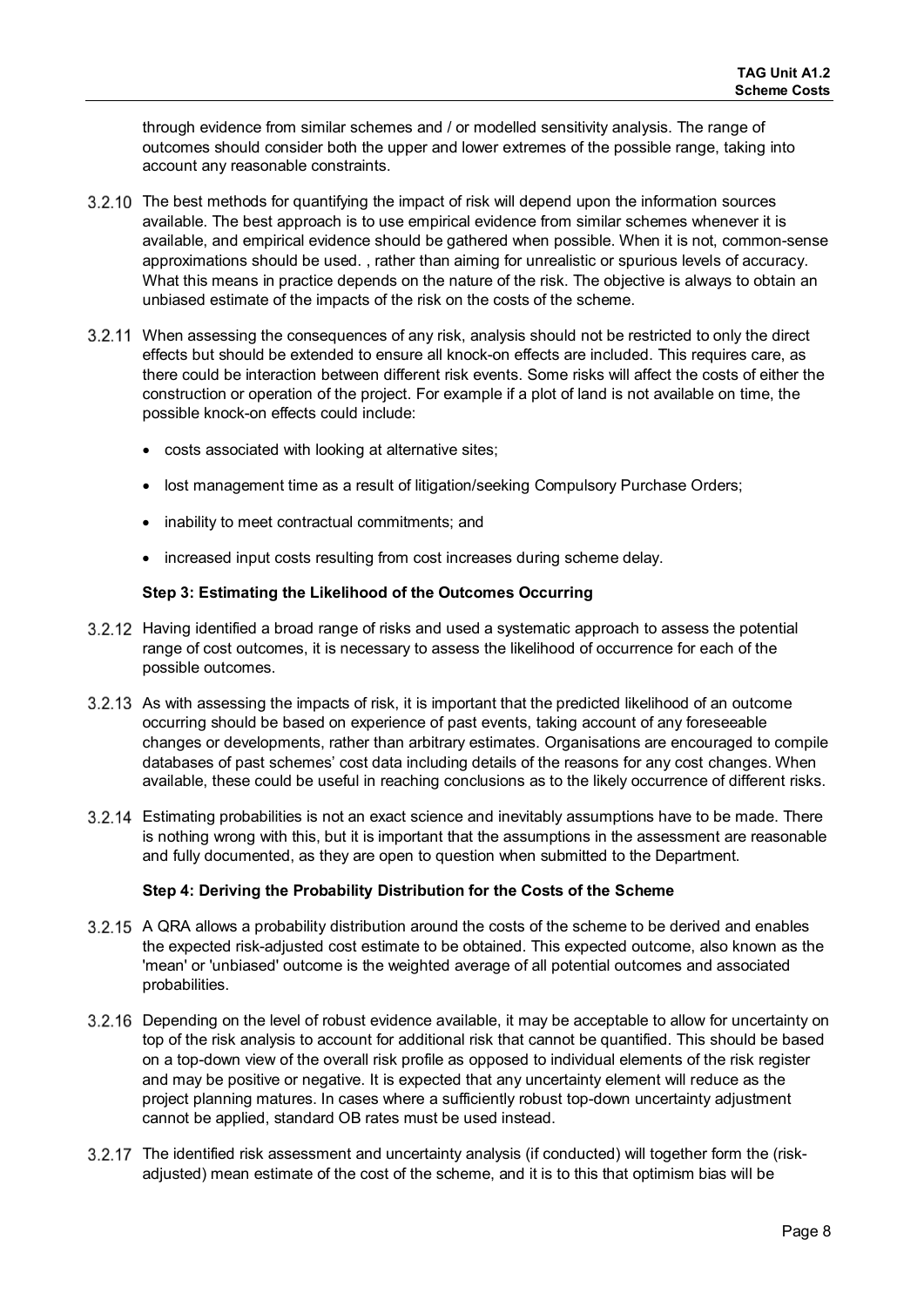applied. Operating costs and capital costs should all be based on expected values of the cost of the scheme.

- 3.2.18 Many risks are linked or correlated, i.e. if one risk occurs another risk is likely to occur. Modelling these relationships is easier with appropriate software, e.g. using Monte Carlo simulation to establish the range of costs. Cost risk relating to time delays is often significant and Monte Carlo simulation can also take account of this.
- 3.2.19 Several methods can be employed to derive the probability that the total project cost (the sum of all the activities considered in the QRA) will not exceed a particular value. The graph on the left in Figure 1 shows the standard probability distribution. This can provide useful information to derive the cumulative probability distribution or S curve (shown to the right). This gives the probability of the scheme cost estimate being less than or equal to any specified value.



**Figure 1 Example Probability Distribution for the costs of a Scheme**

- 3.2.20 The cumulative probability distribution shows the probability of cost overrun associated with different risk-adjusted cost estimates. For instance, the P50 value is the budget estimate associated with 50% probability that the project will be delivered within budget and the P80 estimate represents an 80% likelihood that the project will be delivered within a budget. The mean, or expected, value is the weighted average of all outcomes and probabilities.
- In the example above, the P50 estimate is £312k, the P80 is £348k and the expected value (the weighted average of all outcomes and probabilities) is £320k, between the P50 and P80 estimate. It is possible to infer the probability that the scheme is delivered to the base cost. In the case represented above, the base cost point estimate £280k. The cumulative probability distribution shows that there is only a 12% probability that the scheme stays within this base case cost estimate.
- 3.2.22 For smaller schemes, quantifying the impact of scheme risks can be made easier by banding the risks into a smaller number of categories according to their impact. For example, negligible, slight, severe, catastrophic etc. The amount of time and resources that are devoted to quantifying risks should relate to their likely materiality. It may be acceptable to assess the probability of any one outcome occurring using a simple four-point scale, expanded to more levels if appropriate. This scale would use, at a minimum, very unlikely, moderately unlikely, likely or most likely, where the most likely outcome would normally be the central forecast value. This method (along with the assessment of impacts) can be used to inform 'expected' risk allowances to apply on smaller schemes. However, the exact requirements need to be discussed with the Department on a caseby-case basis.
- 3.2.23 The P(mean), which tends to be higher than the P50 due to the positive (right-tailed) skew of a typical cost distribution, is the level to which the optimism bias adjustment should be applied. This is to ensure the systematic tendency for project appraisers to be overly optimistic in estimating both costs and risks is accounted for in the appraisal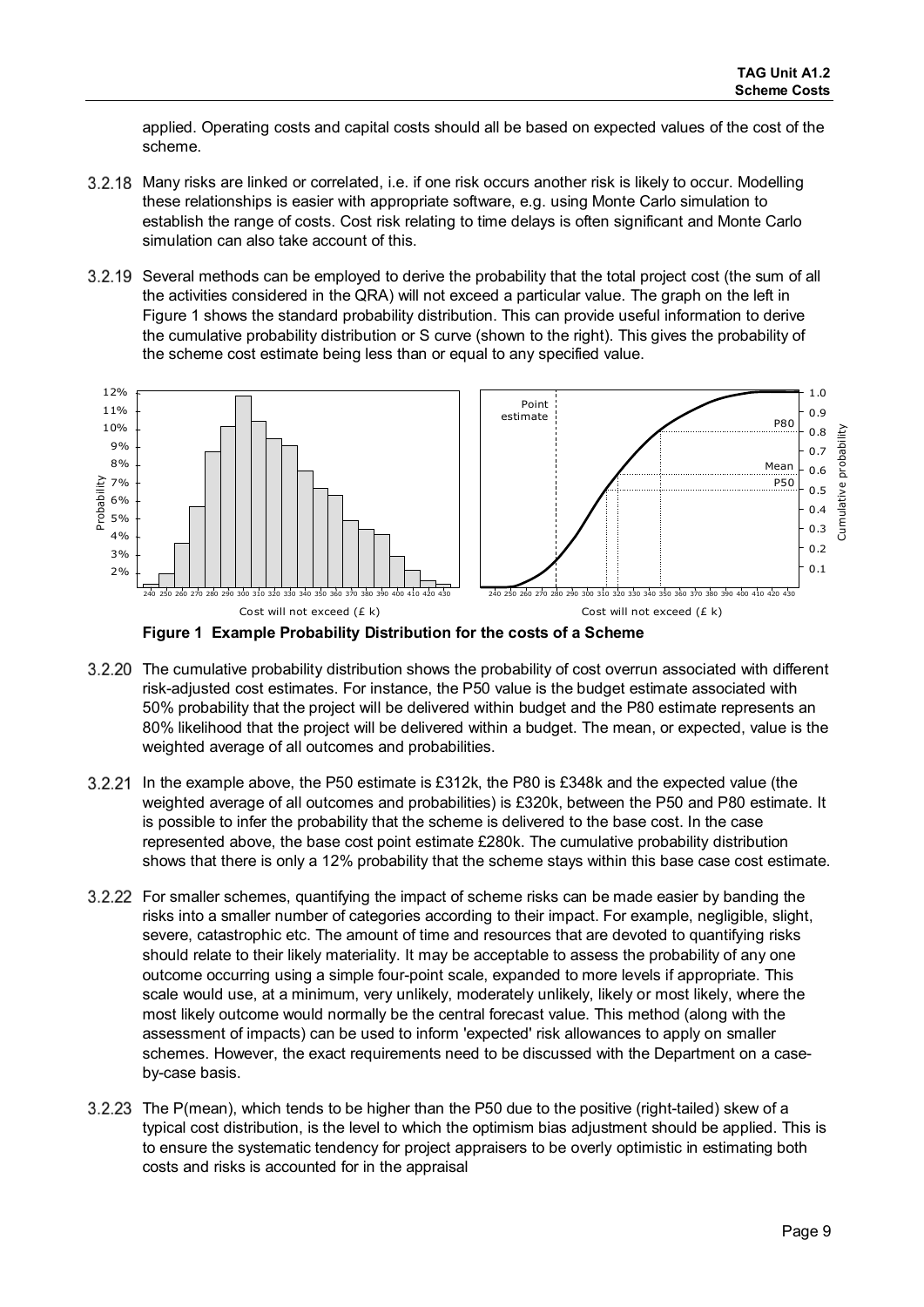3.2.24 As outlined by *iUK and HMT Green Book supplementary guidance on financial cost estimates*, the QRA exercise may also be used to inform the setting of realistic budget contingencies. Each level of contingency may be held at different organisational levels with the appropriate governance arrangements to incentivise cost efficiency. For instance, in the example above the P(mean) could be the contingency at the project level while the P80 could be the contingency at the portfolio level. This use of contingency should be restricted to financial or accounting purposes. Optimism bias uplifts are only required for the economic case.

## **3.3 Responding to risk**

- In addition to deriving the risk-adjusted cost estimate and in line with the Green Book [HMT, 2003], promoters should prepare risk mitigation plans and provide evidence of a systematic approach to responding to risks. Broadly speaking, responding to risks will involve some combination of tolerating, treating or transferring the risk; or terminating the activity giving rise to the risk.
- There are two alternative reasons why risks should be tolerated: either the cost of taking any action exceeds the potential benefit gained; or there are no alternative courses of action available.
- $3.3.3$ The purpose of treating risks is to affect the impact and / or the likelihood of the risk, while continuing with the activity giving rise to the risk. There are a variety of actions that can be taken to treat risks. The Orange Book (HM Treasury, 2013) defines four different types of control:
	- Preventive Controls to limit the likelihood of an adverse risk occurring;
	- Corrective Controls to minimise the impact of adverse outcomes;
	- Directive Controls to ensure that a particular outcome is achieved; and
	- Detective Controls to identify adverse outcomes once realised to minimise their impact.
- Any actions taken to treat risks should be proportional to the risks they are designed to control. Every action has an associated cost and it is important that the action offers value for money in relation to the risk that it is controlling.
- $3.3.5$ Transferring risk can be seen as a form of treating risks. For example, insurance, the conventional approach to transferring risk, can be regarded as a form of corrective control as it facilitates financial recovery against the realisation of a risk.
- 3.3.6 Ultimately some risks will only be treatable or containable to acceptable levels by terminating particular activities. This option is particularly important if it becomes clear that undertaking certain activities jeopardises the value for money of the scheme as a whole.
- Table 4 provides a possible set of options to include in a risk mitigation plan.
- The key objective of responses to risk is ultimately to reduce the risk-adjusted costs of the scheme. 3.3.8 It is important that the implications of decisions taken to respond to risks are factored into both the estimates of base costs and the risk assessment that are submitted to the Department. Therefore, the process of risk assessment and establishing an estimation of costs accounting for risk needs to be undertaken for both pre and post-risk mitigation situations.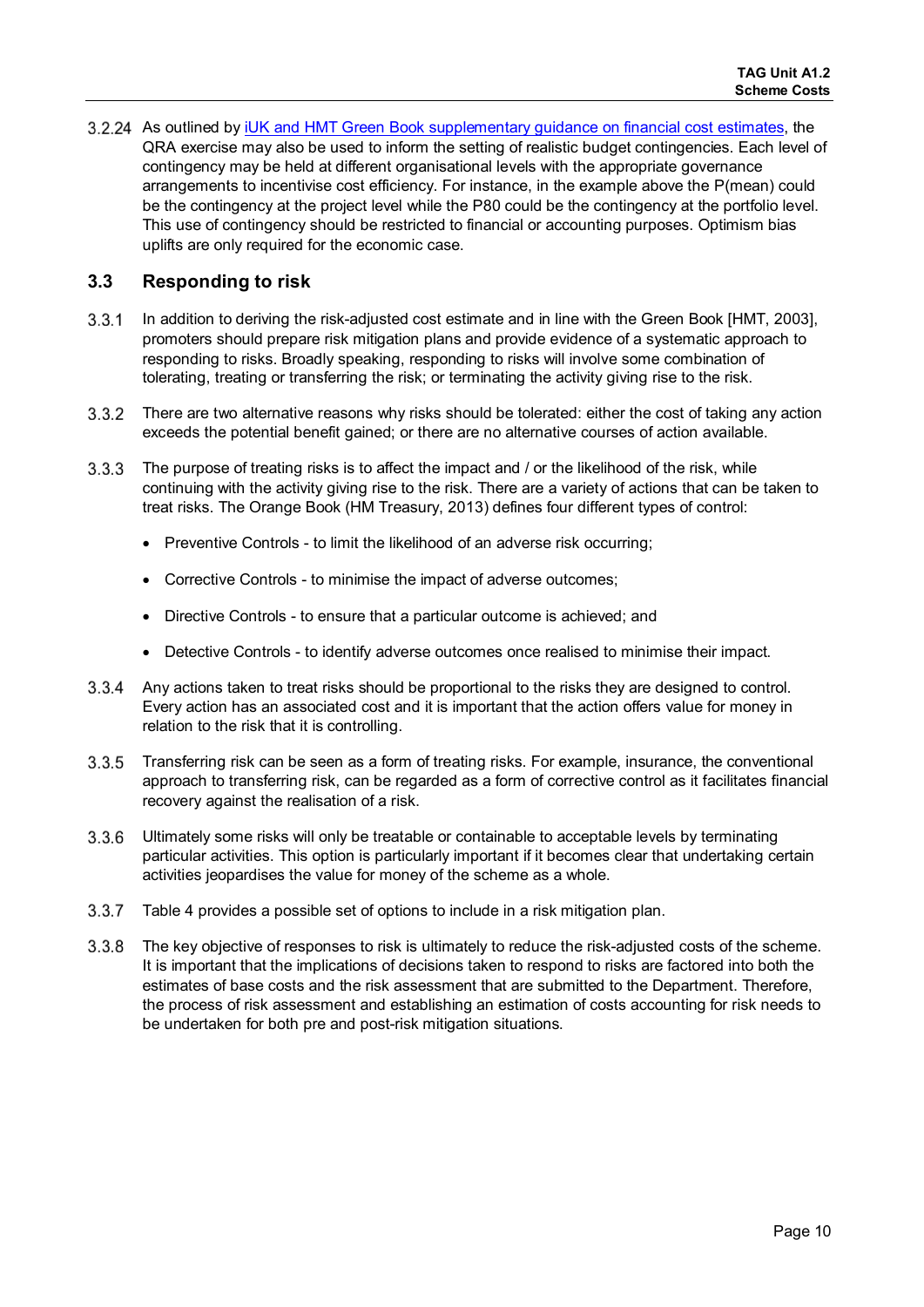| <b>Option</b>             | Reason                                                              |
|---------------------------|---------------------------------------------------------------------|
| Active risk mitigation    | Identify risks in advance and plan to reduce or eliminate resulting |
|                           | adverse effects; include process to monitor risks; decision         |
|                           | making supported by framework of risk analysis                      |
| Early consultation        | Helps to identify relevant stakeholders and risk mitigation         |
| Avoidance of irreversible | Through understanding causes of delay, through further              |
| decisions                 | investigation and improved reliability of project plan              |
| Pilot studies             | Acquire more information on risk affecting projects with many       |
|                           | unknowns                                                            |
| Design flexibility        | Designs adaptable to future changes are less adversely affected     |
|                           | by risk than design suited to only one outcome.                     |
| Precautionary principle   | Precautionary action required to mitigate severe risks              |
| Procurement/contractual   | Risk contractually transferred to other parties                     |
| Make less use of leading  | Complex untried technologies tends to have greater levels of        |
| edge technology           | uncertainty and risk                                                |
| Reinstate or develop      | Alternative options may be considered if current options are        |
| different options         | found to be more risky than initially thought                       |
| Abandon proposals         | Proposal may be so risky that it is worth abandoning due to         |
|                           | adverse risk                                                        |

## **Table 4 Options that could be included in a risk mitigation plan**

Source: HM Treasury (2011)

## **3.4 Further information on managing and assessing risk**

- $3.4.1$ Further detailed guidance on performing a risk assessment is Annex 4 of The Green Book [HM Treasury, 2003] and [Supplementary Green Book guidance on financial cost estimates of](https://www.gov.uk/government/publications/green-book-supplementary-guidance-valuing-infrastructure-spend/early-financial-cost-estimates-of-infrastructure-programmes-and-projects-and-the-treatment-of-uncertainty-and-risk)  [infrastructure projects and the treatment of uncertainty and risk](https://www.gov.uk/government/publications/green-book-supplementary-guidance-valuing-infrastructure-spend/early-financial-cost-estimates-of-infrastructure-programmes-and-projects-and-the-treatment-of-uncertainty-and-risk) [HM Treasury & Infrastructure UK, 2013]. The Orange Book [HM Treasury, 2004] provides broader guidance on the principles of risk management that are valid and applicable across all modes. More specific information on risk analysis in railways can be found in **TAG Unit A5.3 - Rail Appraisal.**
- $3.4.2$ Most risks will be common to a scheme regardless of the procurement route and provisional decisions on the acceptability of major schemes are often taken prior to detailed consideration of the procurement route. The Department expects to see a full assessment of risk for all schemes, irrespective of which procurement route may eventually be chosen. Where there are major risks, promoters will have to demonstrate that such risks are understood and can be actively managed within the public sector or transferred at an appropriate cost to the private sector. The costs should reflect the procurement strategy for the project for example Design and Build (D&B), Design, Build, Finance and Manage (DBFM), Private Finance Initiative (PFI). If a firm strategy does not exist, then the costs should come with a statement on the procurement route assumed for the purposes of the appraisal.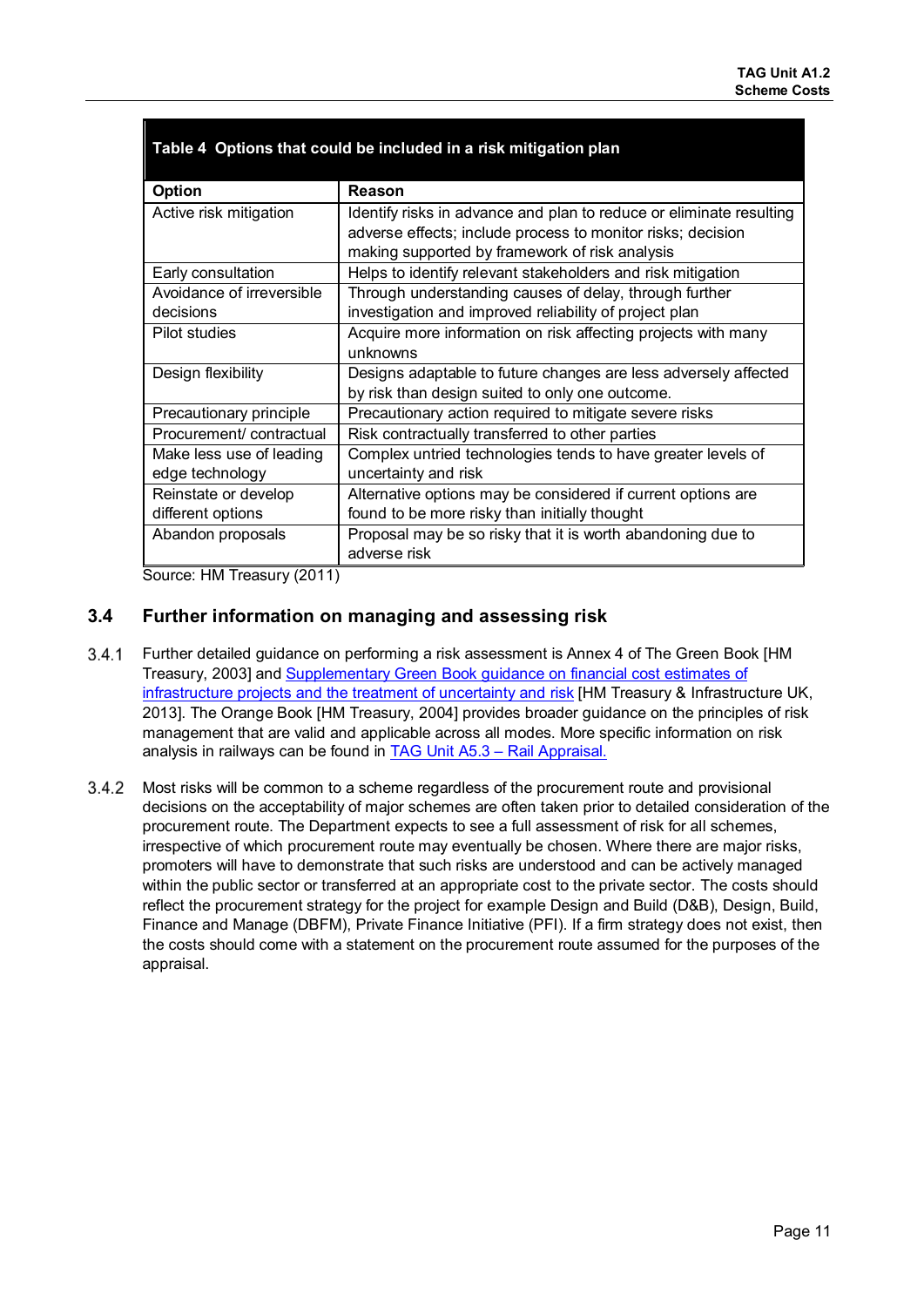## **3.5 Optimism Bias**

- $3.5.1$ Optimism bias is the demonstrated systematic tendency for appraisers to be overly optimistic about key parameters. Theories on cost overruns suggest there are several means by which optimism bias could be caused, including the psychological tendency for humans and organisations to favour optimism, the economic rationale of advancing projects in which organisations have interests in, and the strategic behaviour of stakeholders involved in the planning and decision-making processes.
- $3.5.2$ The Green Book [HMT,2003] suggests that appraisers should make explicit, empirically based adjustments to the estimates of a project's costs, benefits, and duration.. The guidance in this section focuses upon making adjustments to costs and draws on evidence from the studies summarised in Table 5. Demand and benefit optimism bias should be examined using sensitivity tests (see [TAG Unit M4 – Forecasting and Uncertainty](https://www.gov.uk/transport-analysis-guidance-webtag#m4-forecasting) and TAG Units for Appraisal Practitioners).
- 3.5.3 This optimism bias guidance is only applicable to the economic case. The function of optimism bias adjustments is to confirm that the economic case remains robust if historically observed cost overrun were to be repeated and are most applicable when the cost estimate is immature, i.e. when there are significant elements of the project that are not defined or understood, and/or when there is evidence that the QRA is systematically underestimating costs. The P values produced by the QRA, such as the Pmean and P80, are more appropriate in establishing 'contingencies' at the relevant project and portfolio levels within the financial case. Supplementary Green Book guidance on [financial cost estimates of infrastructure projects and the treatment of uncertainty and risk,](https://www.gov.uk/government/publications/green-book-supplementary-guidance-valuing-infrastructure-spend/early-financial-cost-estimates-of-infrastructure-programmes-and-projects-and-the-treatment-of-uncertainty-and-risk) produced in conjunction with Infrastructure UK, outlines how best to estimate and communicate costs in the financial case.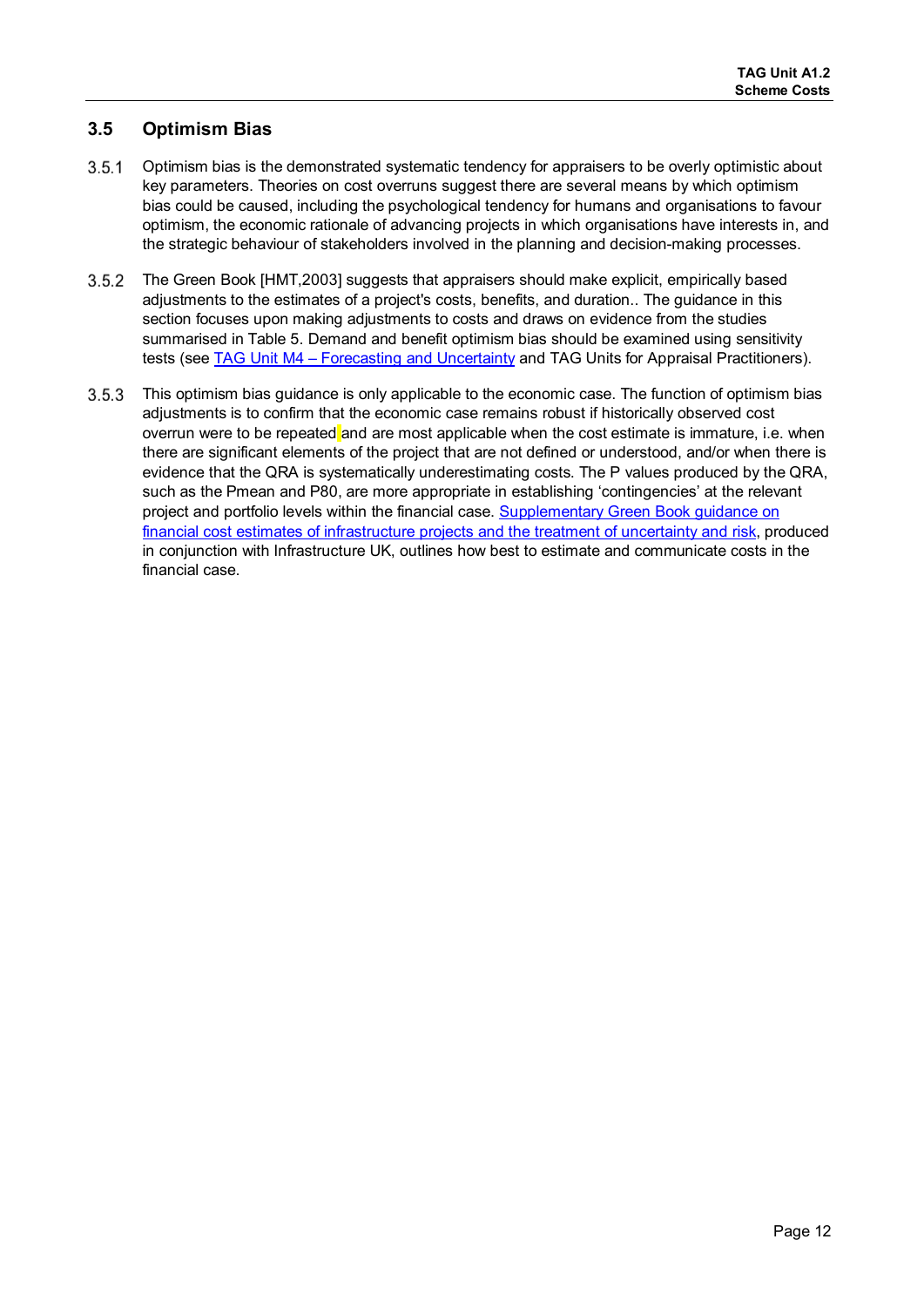| Table 5 Summary of Recent Studies on Optimism Bias |                                                                                                                                                                                                                                             |                                                                                                                                                                                                                                |  |  |  |
|----------------------------------------------------|---------------------------------------------------------------------------------------------------------------------------------------------------------------------------------------------------------------------------------------------|--------------------------------------------------------------------------------------------------------------------------------------------------------------------------------------------------------------------------------|--|--|--|
|                                                    | <b>Major Determinants of</b><br><b>Optimism Bias</b>                                                                                                                                                                                        | <b>Main Features of the study</b>                                                                                                                                                                                              |  |  |  |
| Mott<br>MacDonald<br>(2002)                        | Unforeseen cost overrun<br>due to errors or omissions                                                                                                                                                                                       | Sample consists of 50 major public sector<br>projects costing over £40m (not<br>specifically related to transport<br>infrastructure) from 1982 to 2002.                                                                        |  |  |  |
| Flyvbjerg et al.<br>(2002, 2004)                   | Intentional underestimation<br>of costs due to different<br>motivational factors.                                                                                                                                                           | Sample consists of 258 projects located<br>in 20 countries across 5 continents of<br>which 70% located in Europe and<br>specifically related to transport<br>infrastructure projects.<br>No information on projects from 1998. |  |  |  |
| Infrastructure<br><b>Risk Group</b><br>(2013)      | Underestimation of costs to<br>secure project approval;<br>difficult fund release<br>processes encouraging<br>excessive contingencies;<br>and requirements to return<br>unused risk monies before<br>completion discouraging<br>mitigation. | Six major cost estimation case studies,<br>including Highways England, Crossrail<br>and Heathrow Airport and views from risk<br>analysts / managers from major<br>infrastructural organisations.                               |  |  |  |
| <b>AECOM (2015)</b>                                | Not in scope.                                                                                                                                                                                                                               | Sample of 8 Highways England major<br>projects that opened from 2012-14;<br>examination of cost forecasts over time<br>and comparison to outturn cost.                                                                         |  |  |  |
| De Reyck et al.<br>(2015)                          | Cost forecast maturity;<br>project type - enhancement<br>riskier than renewals; and<br>the degree of complexity,<br>i.e. interfaces and parties<br>involved.                                                                                | Large sample (2050 projects) of Network<br>Rail projects of varying types, sizes and<br>complexity from 2009-2014.                                                                                                             |  |  |  |

- 3.5.4 The Department requires a 4 step approach to the adjustment for investment costs optimism bias:
	- Step 1: Determine the nature of the project
	- Step 2: Identify the stage of scheme development
	- Step 3: Apply the recommended uplift factors to the risk adjusted transport cost estimate
	- Step 4: Provide sensitivity analysis around the central estimate

#### **Step 1: Determine the Nature of the Project**

 $3.5.5$ The first step involves categorising the nature of the project according to the typology given in Table 6. Flyvbjerg et al (2004) concluded that within each of the categories identified, the risk of investment cost overruns can be treated as statistically similar.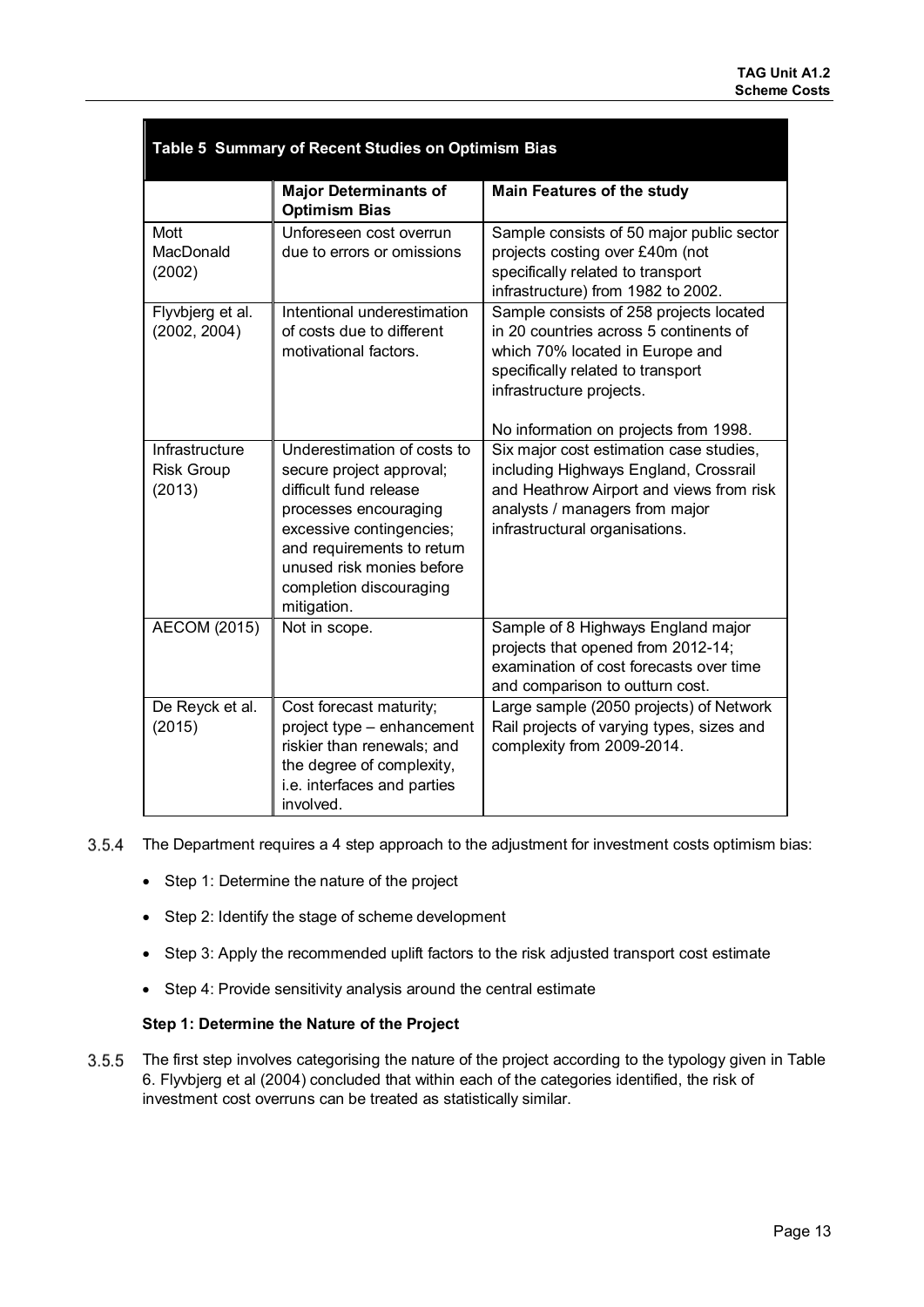| <b>Table 6 Project Categories</b> |                                            |  |  |  |  |
|-----------------------------------|--------------------------------------------|--|--|--|--|
| Category                          | <b>Types of projects</b>                   |  |  |  |  |
| Rail                              | Metro, Light rail, Guided buses on tracks, |  |  |  |  |
|                                   | Conventional rail, High speed rail         |  |  |  |  |
| <b>Fixed links</b>                | <b>Bridges and Tunnels</b>                 |  |  |  |  |
| <b>Building projects</b>          | Stations and Terminal buildings            |  |  |  |  |
| projects                          | IT system development                      |  |  |  |  |

Source: Flyvbjerg (2004)

#### **Step 2: Identify the Stage of Scheme Development**

 $3.5.6$ The Department has identified three main stages in the life of a transport project for which default uplift values have been provided, as illustrated in Table 7 below. The stages should be seen as indicative of the quality of risk assessment and cost estimate typical of schemes at the different stages of scheme development.

| Table 7 Stage of scheme development according to scheme category |                          |                         |                           |  |  |  |
|------------------------------------------------------------------|--------------------------|-------------------------|---------------------------|--|--|--|
| Category                                                         | Stage 1                  | Stage 2                 | Stage 3                   |  |  |  |
|                                                                  |                          |                         |                           |  |  |  |
| <b>Local Authority and</b>                                       | <b>Strategic Outline</b> | <b>Outline Business</b> | <b>Full Business Case</b> |  |  |  |
| <b>Public Transport</b>                                          | <b>Business Case</b>     | Case                    |                           |  |  |  |
| <b>Schemes</b>                                                   |                          |                         |                           |  |  |  |
| <b>Highways England</b>                                          | <b>PCF Options Phase</b> | Order Publication/      | Construction              |  |  |  |
| <b>Schemes</b>                                                   |                          | Works Commitment        | Preparation               |  |  |  |
| <b>Railways</b>                                                  | Grip Stage 1: Project    | Grip Stage 3: Option    | Grip Stage 5: Design      |  |  |  |
|                                                                  | Definition               | Selection               | Development               |  |  |  |

#### **Step 3: Apply the Recommended Uplift Factors to the Risk Adjusted Costs**

 $3.5.7$ Obtain the recommended uplift (appropriate to the category and stage of development) given in Table 8 and apply to the risk-adjusted scheme cost estimate.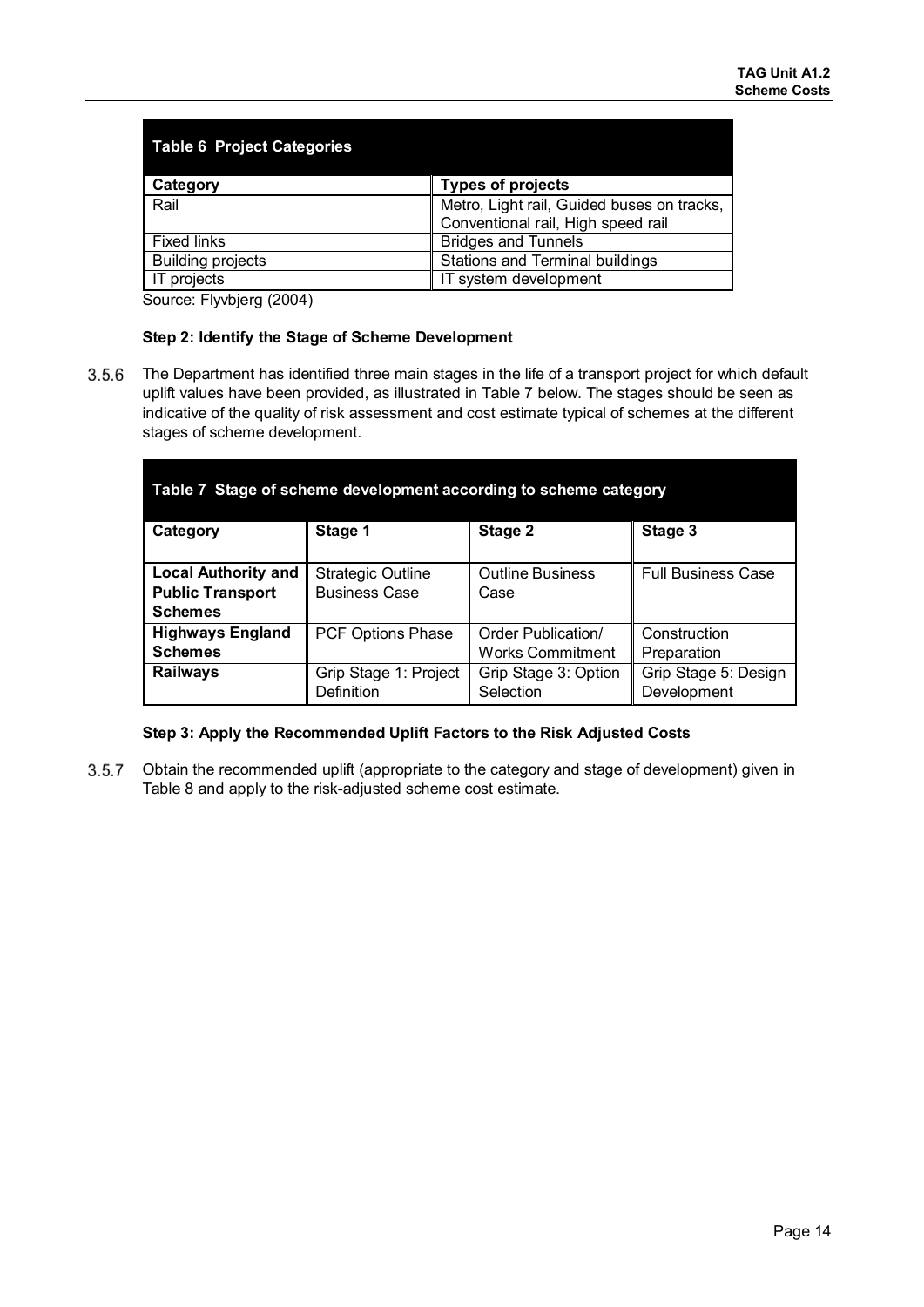| the life of a transport project   |                                                                                                                                                    |          |                          |          |  |  |
|-----------------------------------|----------------------------------------------------------------------------------------------------------------------------------------------------|----------|--------------------------|----------|--|--|
| Category                          | <b>Types of projects</b>                                                                                                                           | Stage 1  | Stage 2                  | Stage 3  |  |  |
| Roads                             | Motorway, Trunk roads, Local<br>roads, Bicycle facilities,<br>Pedestrian facilities, Park and<br>ride, Bus lane schemes, Guided<br>buses on wheels | 44%**    | 15%                      | $3%**$   |  |  |
| Light rail                        | Metro, Light rail, Guided buses                                                                                                                    |          |                          |          |  |  |
|                                   | on tracks                                                                                                                                          | 66%**    | 40%                      | 6%**     |  |  |
| Conventional<br>rail <sup>2</sup> | Network rail enhancement<br>projects                                                                                                               | $64\%$ * | $18\%$ *                 | $4\%$ *  |  |  |
| <b>Fixed links</b>                | <b>Bridges and Tunnels</b>                                                                                                                         | 66%**    | 23%                      | $6\%**$  |  |  |
| <b>Building projects</b>          | Stations and Terminal buildings                                                                                                                    | $51\%**$ | $\overline{\phantom{a}}$ | $4\%**$  |  |  |
| IT projects                       | IT system development                                                                                                                              | 200%**   | $\overline{\phantom{a}}$ | $10\%**$ |  |  |

**Table 8 Recommended optimism bias uplifts for different projects at different stages of** 

Sources: Flyvbjerg (2004), UCL (2015)\* and Mott MacDonald (2002)\*\*

- $3.5.8$ As a project develops, the Department expects the scheme cost estimate to be refined based on better quality data and greater definition of project elements. As project-specific risks become better understood, quantified and valued, it should be possible to better capture the factors that contribute to optimism bias within the risk management process, leading to 'cost maturity'. Therefore, as risk analysis improves as a scheme develops, it is expected that the analysis feeding into the quantified risk assessment will become more certain, reducing the reliance on optimism bias uplifts as reflected in the uplifts above. The allowance for optimism bias should be largest at the initial stage of the life of a transport project (e.g. Strategic Outline Business Case); to decrease in a more detailed business case (e.g. Outline Business Case); and smallest in the presence of a fully detailed business case (e.g. Full Business Case).
- $3.5.9$ The Department expects promoters to apply uplifts at other stages of scheme development as well as those identified. For rail schemes, TAG unit A5.3 gives a more detailed breakdown of uplifts by GRIP stage, whereas for other categories, evidence is not available to specify uplifts for other stages of scheme development. Therefore analysts should base the uplift to use on the stage of scheme development relative to those defined in Table 7 and Table 8.
- With sufficient evidence, analysts can use uplifts that deviate from those in Table 8 based on the stage of development; quality of risk assessment; and the extent of optimism bias mitigation. In cases where the risk assessment can draw on an extensive reference class database of similar schemes; accounts for unquantifiable risks through a top-down uncertainty adjustment; and is complemented by governance arrangements, such as verification of cost estimates by independent experts, robust and comprehensive cost estimation can potentially reduce the optimism bias adjustment. The Highways England's Project Control Framework is an example where this has been effectively applied. Equally however, if the scheme or elements of the scheme are particularly novel, it might be appropriate to use uplifts in excess of those presented in Table 8. In general, the Department does not expect to see uplifts used that are below those given for the next stage of scheme development in Table 8 without justifiable evidence (e.g. for a road scheme at Stage 1, the Department would not expect an uplift below 15%).

 $\overline{a}$ <sup>2</sup> See TAG unit A5.3 for more detailed guidance on optimism bias assumptions for conventional rail projects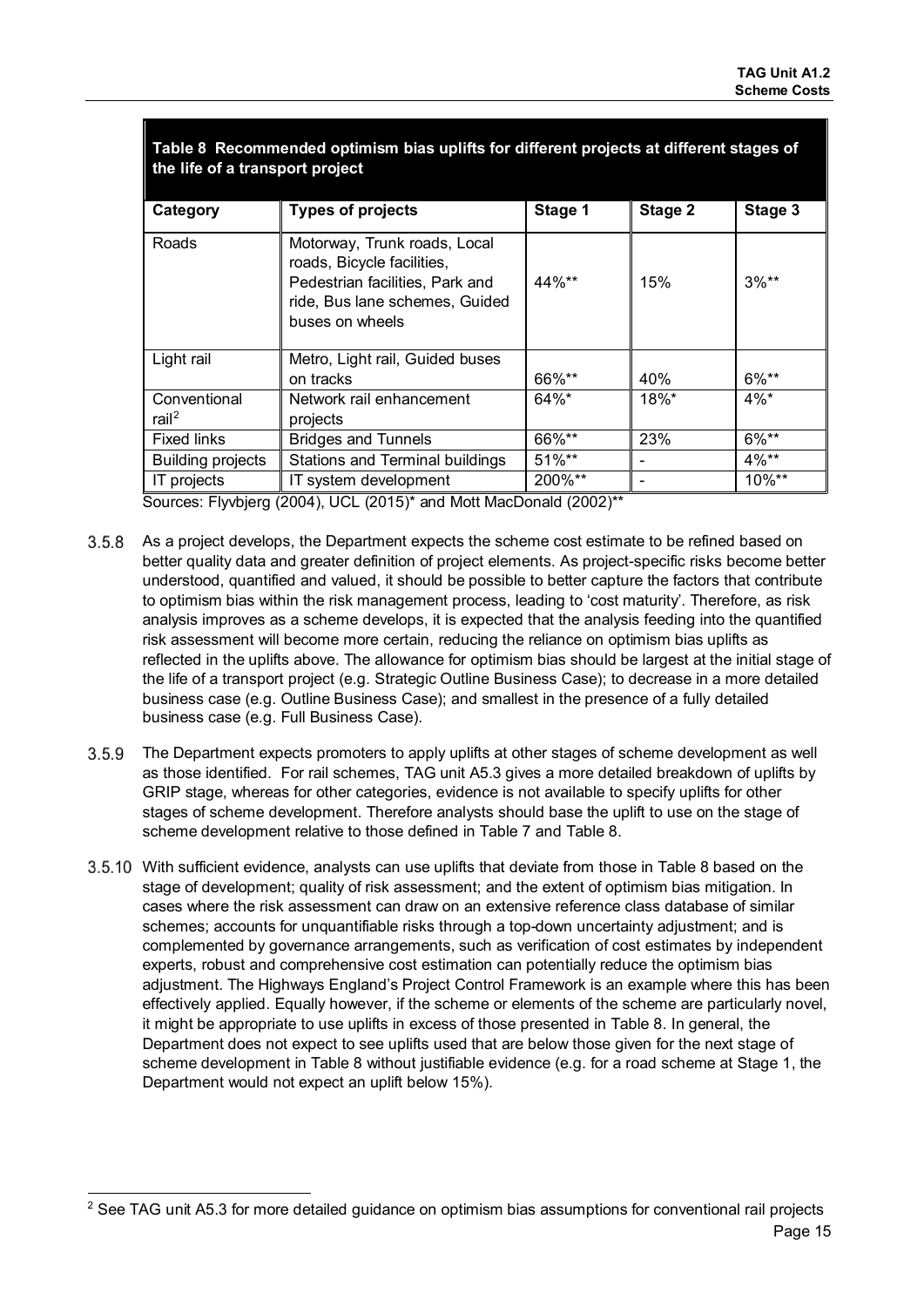- 3.5.11 The business case should contain evidence to support the level of optimism bias, as ultimately the Department will decide upon the uplift to apply for the purposes of making funding decisions, in consultation with the promoter.
- 3.5.12 In cases where departmental bodies or agencies have released specific guidance on optimism bias for particular types of transport schemes (e.g. local transport, railways and HE schemes), promoters are invited to refer to these more detailed documents.
- Where a project includes significant elements of the different project types identified above, it might be considered a combined project, with the differing elements representing sub-projects. The relative size of each sub-project should be determined and the appropriate uplifts should be identified and applied to that part of the project. After this has been done, the adjusted costs for each sub-project should be aggregated to establish the total cost for the overall project.

#### **Step 4: Perform Sensitivity Analysis**

- 3.5.14 The fourth step requires sensitivity analysis around the uplift used. It is important to examine the impact of a range of other possible levels of optimism bias on the cost estimates reported in the TEE and PA tables. Sensitivity analysis should be performed at every stage of the life of the project.
- 3.5.15 There is currently insufficient evidence available for the Department to recommend any specific optimism bias uplifts for operating costs**.** Despite the lack of strong evidence, the Department expects scheme promoters to consider the sensitivity of their scheme's business case to changes in operating costs from those that have been forecast. Scheme promoters will be expected to justify the level of optimism bias applied to operating costs, and similarly justify a decision not to apply any uplift to operating costs.

## **4 Preparing and reporting scheme costs in the PA and TEE tables**

#### **Preparation of scheme costs**

- $4.1.1$ All cost estimates should include adjustments for risk and optimism bias and should be reported in millions of pounds in real prices (in the Department's base year specified in [TAG Data Book](https://www.gov.uk/transport-analysis-guidance-webtag#webtag-data-book) table [User Parameters\)](https://www.gov.uk/transport-analysis-guidance-webtag#webtag-data-book); in the market price unit of account (both public and private sector providers perceive costs in the factor cost unit of account so all costs should be converted using the indirect tax adjustment factor in [TAG Data Book table A1.3.1 – Values of time per person\)](https://www.gov.uk/transport-analysis-guidance-webtag#webtag-data-book); and in net present values (discounted to the Department's base year using the schedule of discount rates in [TAG Data Book](https://www.gov.uk/transport-analysis-guidance-webtag#webtag-data-book) table A1.1.1).
- $4.1.2$ Analysts should document these key steps using the format in the [cost pro-forma.](https://www.gov.uk/government/publications/webtag-appraisal-worksheets-proformas) Use of the Department's TUBA software is recommended and, where TUBA is used, the risk- and optimism bias-adjusted costs should form the inputs to the software as TUBA will convert the costs to market prices and re-base and discount them to the Department's price base year. Where TUBA is not used, more information on these adjustments is given in [TAG Unit A1.1;](https://www.gov.uk/transport-analysis-guidance-webtag#a1-cost-benefit-analysis) a worked example is given in [Appendix A;](#page-20-1) and the steps should be documented in the cost pro-forma format.
- $4.1.3$ Section 2 of this TAG Unit provides guidance on the factors that should be included in investment and operating costs. The following paragraphs describe how these costs should be reported, depending on whether they fall on public or private sector providers. All costs should be attributed to the relevant mode.

#### **Public sector provider impacts**

4.1.4 Investment and operating costs incurred by a public sector provider should be recorded as positive values in the appropriate rows of the [Public Accounts \(PA\) table,](https://www.gov.uk/government/publications/webtag-appraisal-tables) which summarises the financial impact of the scheme on public sector budgets. This is split by the impact on the budget for transport (the 'Broad Transport Budget') and wider public finances, such as indirect tax revenues.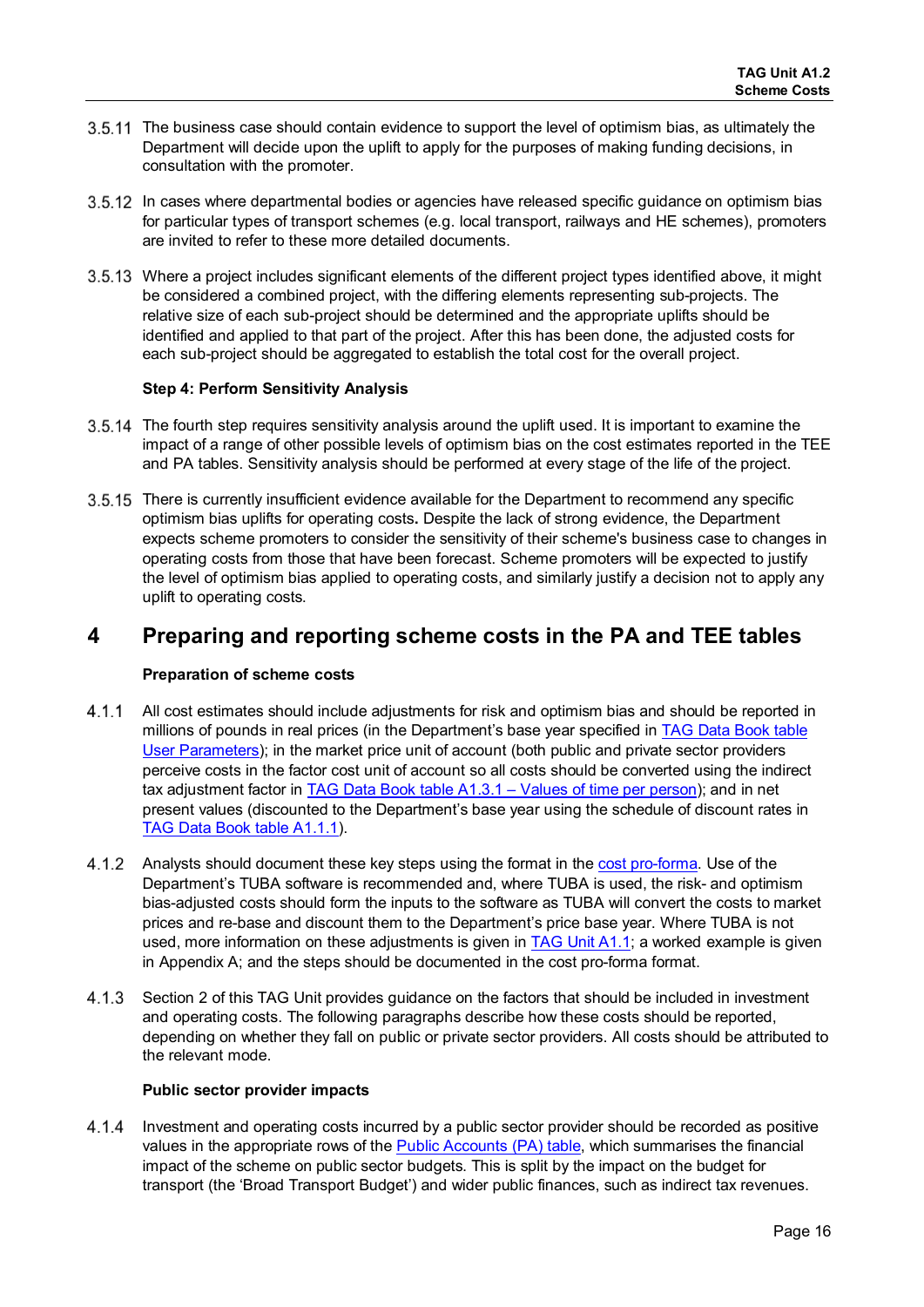The cost of 'land gift' by a Local Authority should be included in the 'Investment Costs' row under 'Local Government Funding'.

Costs to public sector providers might typically include provision and maintenance of roads and car parks; highway maintenance costs arising from bus schemes; the costs of providing, maintaining and enforcing bus priority measures, stops and shelters that fall to the highway authority or PTE; and the costs of investing in rail track and signals.

#### **Private sector provider impacts**

- $4.1.6$ Investment and operating costs incurred by a private sector provider should always be recorded as negative values in the appropriate row of the 'Private sector provider impacts' section of the [Transport Economic Efficiency \(TEE\) table.](https://www.gov.uk/government/publications/webtag-appraisal-tables)
- $4.1.7$ Private sector provider costs might typically include investment in bus fleets or ticketing and information systems; investment in rail rolling stock or passenger facilities; and the costs of operating bus and rail services.

#### **Transfers between public and private sector bodies**

- $4.1.8$ It is important that all costs are correctly allocated and the PA and TEE tables allow for accounting of transfers between public and private sector providers.
- 4.1.9 The value of 'land gift' by a private sector provider and hypothecated developer contributions should be included in the investment costs recorded under the public sector provider in the PA table. The value of the 'land gift' or contribution should also be recorded as a negative value in both the 'Developer and Other Contributions' row of the PA table (to offset the cost recorded to the public sector provider) and the 'Developer contributions' row of TEE table (to register the cost to the private sector provider/developer).
- 4.1.10 Similarly, if private sector costs are met, in part or in full, by a grant or subsidy from the public sector, the full cost to the private sector provider should be recorded as a negative value in the TEE table and the value of the grant or subsidy should be included as a positive value in the appropriate rows of both the TEE and PA tables. This includes counting European Restructuring and Development Funds (ERDF) or equivalent grants.
- [TAG Unit A1.1 Cost-Benefit Analysis p](https://www.gov.uk/transport-analysis-guidance-webtag#a1-cost-benefit-analysis)rovides guidance on how costs reported alongside other elements covered by the appraisal in the [Analysis of Monetised Costs and Benefits](https://www.gov.uk/government/publications/webtag-appraisal-tables) (AMCB) table and [Appraisal Summary Table \(AST\).](https://www.gov.uk/government/publications/webtag-appraisal-tables)

## **5 References**

Department for Transport (2006): QUADRO manual

[http://webarchive.nationalarchives.gov.uk/20120925153031/http://www.dft.gov.uk/publications/quadr](http://webarchive.nationalarchives.gov.uk/20120925153031/http:/www.dft.gov.uk/publications/quadro-4-manual/) [o-4-manual/](http://webarchive.nationalarchives.gov.uk/20120925153031/http:/www.dft.gov.uk/publications/quadro-4-manual/) 

Department for Transport (2006): COBA User Manual

<https://www.gov.uk/government/publications/coba-11-user-manual>

De Reyck, B., Grushka-Cockayne, Y., Fragkos, I., Harrison, J., Read, D. & Bartlett, M. (2015) Optimism Bias Study

EC Harris (2006): Review of Optimism Bias for Highways Agency

HMT (2011) Appraisal and Evaluation in Central Government

H.M Treasury: Treasury Taskforce, (1999) How to Construct a Public Sector Comparator Technical Note 5

H.M. Treasury (2013): The Orange Book, Management of Risk- Principles and Concepts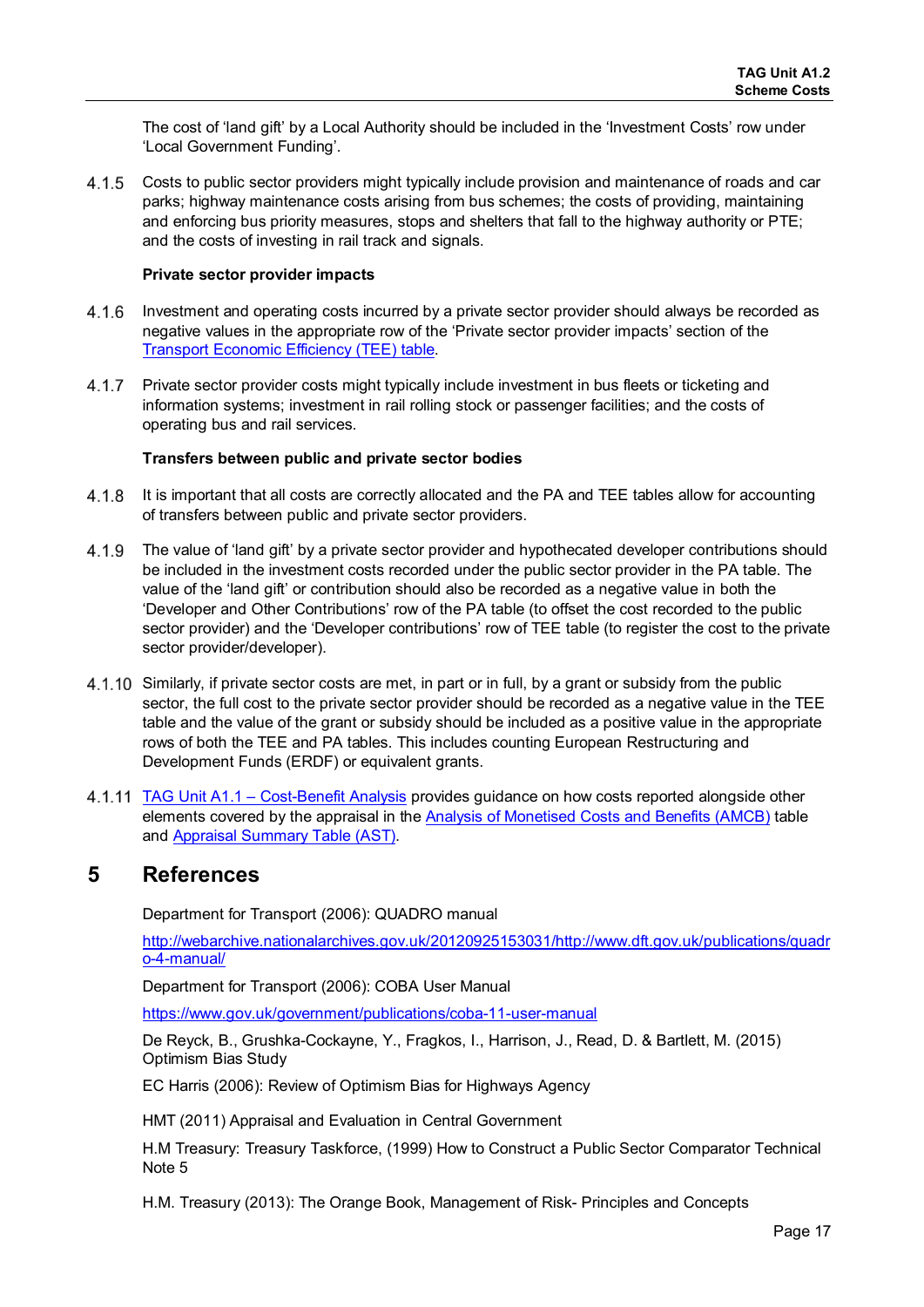H.M. Treasury (2004): Quantitative Assessment User Guide

H.M. Treasury & Infrastructure UK (2013): Early Financial Cost Estimates of Infrastructure Programmes and Projects and the Treatment of Uncertainty and Risk

H.M Treasury (2004): The Green Book Supplementary Guidance on Optimism Bias (available at: [https://www.gov.uk/government/publications/green-book-supplementary-guidance-optimism-bias\)](https://www.gov.uk/government/publications/green-book-supplementary-guidance-optimism-bias)

Flyvbjerg, B. (2004): Procedures for Dealing with Optimism Bias in Transport Planning

Flyvbjerg, B., Holm, M.K., Buhl, S.L. (2005): How (In)accurate Are Demand Forecasts in Public Works Projects? The case of transportation (Journal of American Planning Association, Spring 2005, Vol 71, No.2)

Infrastructure Risk Group (2013): Managing Cost Risk & Uncertainty in Infrastructure Projects

Mott MacDonald (July 2002): Review of Large Public Procurement in the UK

Network Rail (June 2005): Project Management Principles of risk management

## **6 Document Provenance**

- $6.1.1$ This TAG Unit forms part of the restructured WebTAG guidance on the estimation and reporting of scheme costs that was previously in TAG Units:
	- 3.5.1 The Public Accounts sub-objective; and
	- 3.5.9 The Treatment of Costs.
- This TAG Unit also covers elements of guidance previously included in TAG Unit 3.9.2 MSA Cost Benefit Analysis on cost estimation.
- 6.1.3 In November 2014 this TAG Unit was updated to provide guidance on how Network Rail costs should be treated and reported in appraisal following the decision to reclassify Network Rail as a Central Government body; and to align the GRIP stages equivalent to Stages 1, 2 and 3 in Table 7 with those given in TAG Unit A5.3 - Rail Appraisal.
- $6.1.4$ In December 2016 this TAG Unit was updated to provide clarification on the use of quantified risk assessments and optimism bias uplifts in economic appraisal, and provide revised optimism bias uplifts for rail schemes by GRIP stage.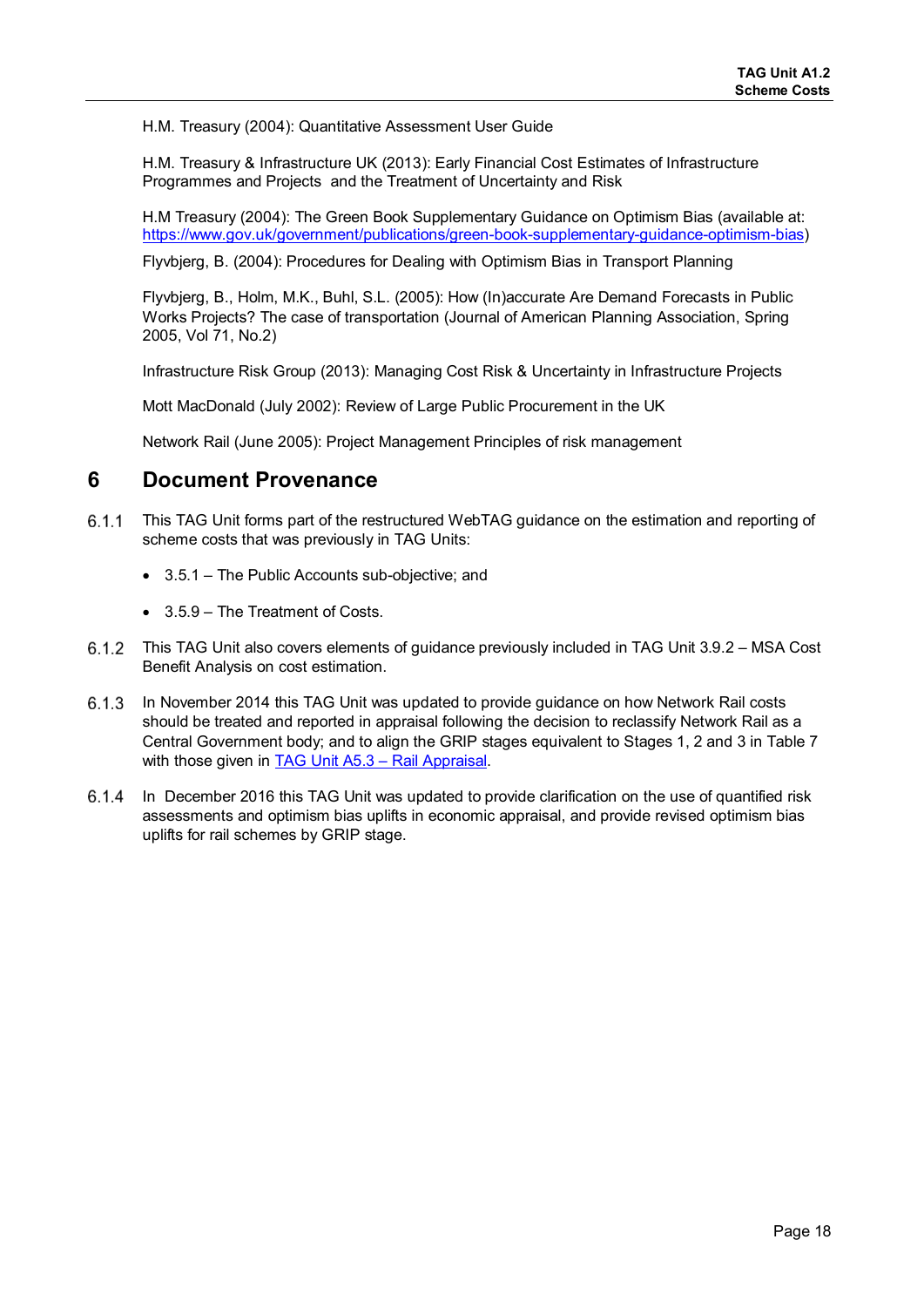## **Appendix A– Scheme cost worked example**

- <span id="page-20-1"></span><span id="page-20-0"></span>A.1.1 This appendix provides a worked example of the steps required to produce costs for inclusion in appraisal for a hypothetical Local Authority road scheme at a stage of development equivalent to Conditional Approval. The hypothetical appraisal is being undertaken in 2014 and the scheme opening year is 2018.
- A.1.2 The example follows the process described in section 2:
	- deriving a base cost estimate;
	- adjustment for risk and optimism bias;
	- re-basing the price base to the Department's base year;
	- discounting to the Department's base year; and
	- converting to the market prices unit of account.

## **A.2 Base cost estimate**

A.2.1 A1 provides an initial estimate of the investment costs in 2014 prices but taking no account of real increases in construction costs. For simplicity it is assumed there are no traffic-related maintenance costs post-opening.

| Table A1 Components of Investment Costs (£million) |                              |                   |                    |       |  |  |
|----------------------------------------------------|------------------------------|-------------------|--------------------|-------|--|--|
| <b>Calendar Year</b>                               | <b>Construction</b><br>Costs | <b>Land Costs</b> | <b>Other Costs</b> | Total |  |  |
| 2016                                               |                              |                   | 1.5                | 14.4  |  |  |
| 2017                                               | 6.                           |                   | 2.5                | 9.2   |  |  |

- A.2.2 Base costs should be estimated separately for investment and operating costs in a given price base, taking account of real increases in costs. Therefore the first step is to incorporate real cost increases. General inflation is assumed to be 2.5% per year, while construction costs are forecast to increase by 3% until 2016 and 5% in 2017. Therefore the base investment costs, including real cost increases, can be calculated by: **In 2016** - £14.4m (initial estimate) x (1.03/1.025)^2 (the real cost adjustment) =  $£14.54m$ 
	- the contribution of real cost increases is £0.14m (£14.54m £14.4m)
	- **In 2017** £9.2m (initial estimate) x (1.03/1.025)<sup> $\land$ </sup> x (1.05/1.025)<sup> $\land$ </sup>1 (the real cost adjustment) = £9.52m
	- the contribution of real cost increases is £0.32m (£9.52m £9.2m)
- A.2.3 Table A2 illustrates the estimation of the profile of base costs, including investment and operating costs. Operating costs are essentially due to non-traffic related maintenance costs and are realised with a frequency of approximately 10 years starting from 2028. For simplicity it has been assumed that no adjustments are required to operating costs for increases in costs above the general rate across the economy.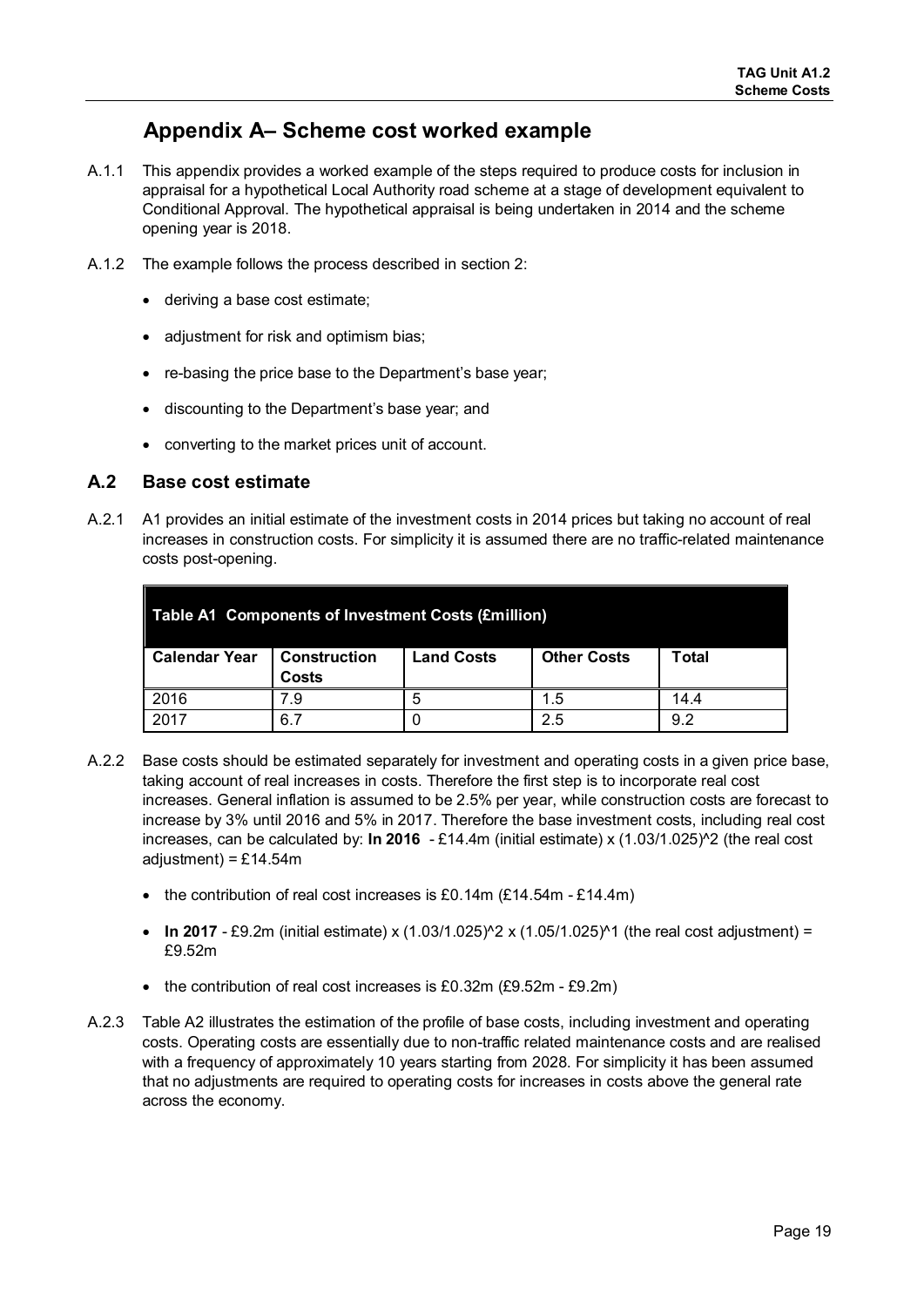| Table A2 Base Cost Scheme Profile (£million, 2014 prices) |                                              |           |                                                   |           |                                              |           |  |
|-----------------------------------------------------------|----------------------------------------------|-----------|---------------------------------------------------|-----------|----------------------------------------------|-----------|--|
| Calendar<br>Year                                          | <b>Cost excluding real</b><br>cost increases |           | <b>Contribution due to</b><br>real cost increases |           | Cost inc. real cost<br>increases (Base Cost) |           |  |
|                                                           | Investment                                   | Operating | Investment                                        | Operating | Investment                                   | Operating |  |
| 2016                                                      | 14.4                                         | 0         | 0.14                                              |           | 14.54                                        |           |  |
| 2017                                                      | 9.2                                          | 0         | 0.32                                              |           | 9.52                                         |           |  |
| 2027                                                      | 0                                            | 2.0       |                                                   | 0         |                                              | 2.0       |  |
| 2037                                                      | $\Omega$                                     | 2.0       |                                                   | $\Omega$  |                                              | 2.0       |  |
| 2047                                                      | $\Omega$                                     | 5.0       |                                                   | $\Omega$  |                                              | 5.0       |  |
| 2057                                                      | $\Omega$                                     | 2.0       |                                                   | 0         |                                              | 2.0       |  |
| 2067                                                      | 0                                            | 2.0       |                                                   | 0         |                                              | 2.0       |  |
| 2077                                                      | $\Omega$                                     | 5.0       |                                                   | $\Omega$  |                                              | 5.0       |  |
|                                                           |                                              |           |                                                   |           |                                              |           |  |
| <b>TOTAL</b>                                              |                                              |           |                                                   |           | 24.06                                        | 18.0      |  |

A.2.4 The base cost estimate for the scheme is the sum of the base investment cost (£24.06m) and operating cost (£18.0m), £42.06m. This cost estimate should be used for appraisal purposes only and not as the basis for funding bids.

## **A.3 Adjusting for risk and optimism bias**

A.3.1 Table A3 shows the P(mean) risk contribution, which is the weighted average of all outcomes and probabilities, calculated from the QRA of scheme investment and operating costs and how it should be added to the base cost to produce a risk-adjusted cost estimate of £43.8m.

| Table A3 Risk-Adjusted Base Cost (£m, 2014 prices) |                                              |           |                                                              |           |                                                |           |  |
|----------------------------------------------------|----------------------------------------------|-----------|--------------------------------------------------------------|-----------|------------------------------------------------|-----------|--|
| Calendar<br>Year                                   | Cost inc. real cost<br>increases (Base Cost) |           | <b>Quantified risk</b><br><b>contribution QRA</b><br>P(mean) |           | <b>Risk adjusted cost</b><br>using QRA P(mean) |           |  |
|                                                    | Investment                                   | Operating | Investment                                                   | Operating | Investment                                     | Operating |  |
| 2016                                               | 14.54                                        |           | 0.8                                                          |           | 15.29                                          |           |  |
| 2017                                               | 9.52                                         |           | 0.5                                                          |           | 10.02                                          |           |  |
| 2027                                               |                                              | 2.0       |                                                              | 0.05      |                                                | 2.05      |  |
| 2037                                               |                                              | 2.0       |                                                              | 0.07      |                                                | 2.07      |  |
| 2047                                               |                                              | 5.0       |                                                              | 0.09      |                                                | 5.09      |  |
| 2057                                               |                                              | 2.0       |                                                              | 0.07      |                                                | 2.07      |  |
| 2067                                               |                                              | 2.0       |                                                              | 0.10      |                                                | 2.10      |  |
| 2077                                               |                                              | 5.0       |                                                              | 0.08      |                                                | 5.08      |  |
|                                                    |                                              |           |                                                              |           |                                                |           |  |
| <b>TOTAL</b>                                       | 24.06                                        | 18.0      |                                                              |           | 25.31                                          | 18.46     |  |

A.3.2 The next stage is to apply optimism bias. From Table 8, the baseline uplift to apply to investment costs for a local road scheme at Stage 2 of scheme development is 15%. If an extensive quantified risk assessment is undertaken, incorporating project and programme specific risks informed by reference class forecasting and unquantifiable risk through uncertainty, it may be possible to reduce the level of the uplift. However, as this example assumes a standard risk adjustment and that no optimism bias is applied to the operating costs, a 15% optimism uplift should be used. Table A4 shows that the uplift increases the risk-adjusted cost estimate by £3.8m to £47.6m. When using the TUBA appraisal software, costs should be inputted at this stage.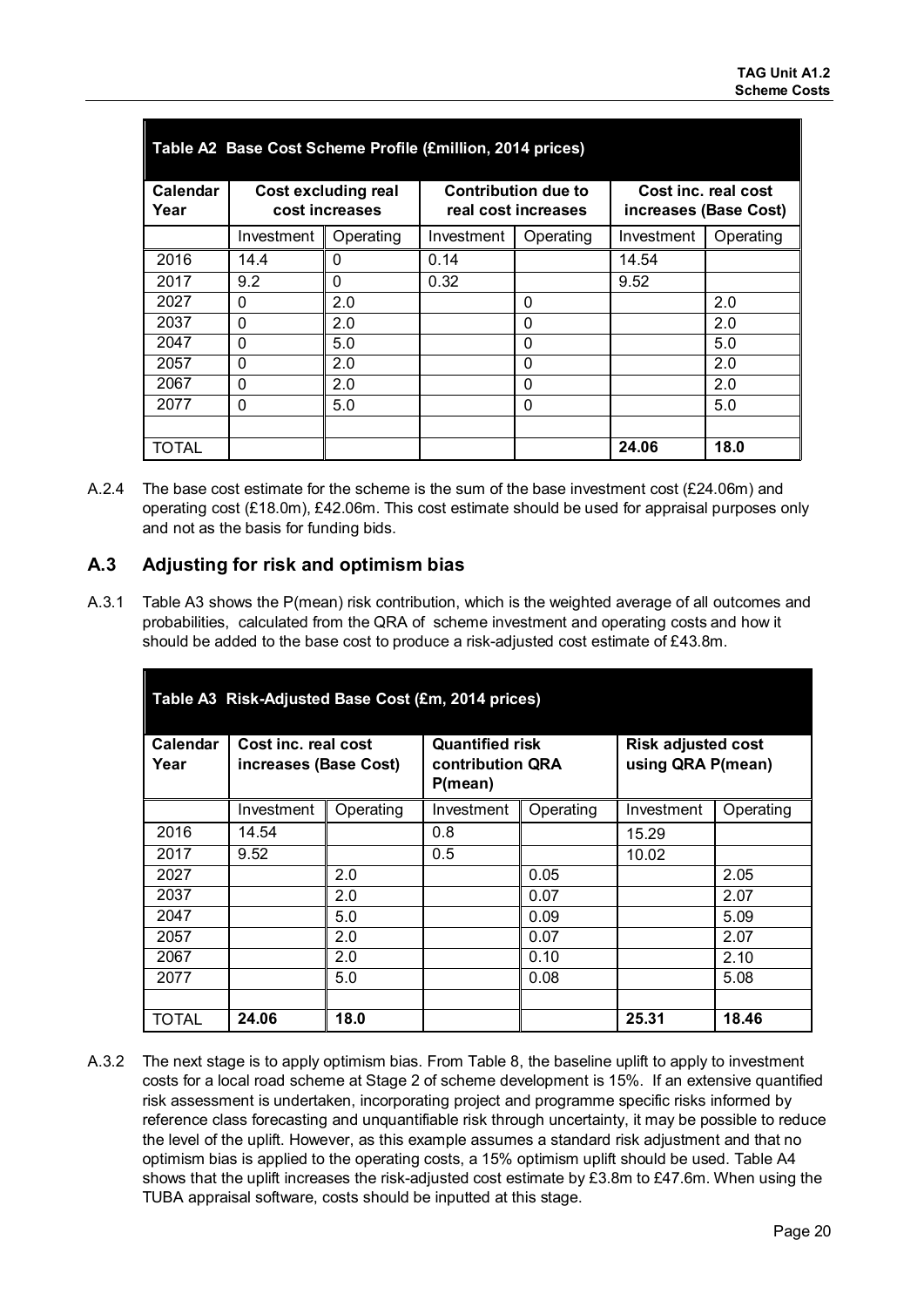A.3.3 Sensitivity analysis recommends applying a range of uplifts from 0%-30% to investment costs and results in a cost range of £43.8m-£51.4m.

| Table A4 Adjustment for Optimism Bias (£m, 2014 prices) |                                                |           |                                                                        |           |                                                       |           |  |  |  |  |  |  |
|---------------------------------------------------------|------------------------------------------------|-----------|------------------------------------------------------------------------|-----------|-------------------------------------------------------|-----------|--|--|--|--|--|--|
| <b>Calendar</b><br>Year                                 | <b>Risk adjusted cost</b><br>using QRA P(mean) |           | <b>Total contribution of</b><br>optimism bias to costs<br>for the year |           | <b>Risk and Optimism</b><br><b>Bias adjusted cost</b> |           |  |  |  |  |  |  |
|                                                         | Investment                                     | Operating | Investment                                                             | Operating | Investment                                            | Operating |  |  |  |  |  |  |
| 2016                                                    | 15.29                                          |           | 2.29                                                                   | N/A       | 17.58                                                 |           |  |  |  |  |  |  |
| 2017                                                    | 10.02                                          |           | 1.50                                                                   | N/A       | 11.52                                                 |           |  |  |  |  |  |  |
| 2027                                                    |                                                | 2.05      | $\Omega$                                                               | N/A       |                                                       | 2.05      |  |  |  |  |  |  |
| 2037                                                    |                                                | 2.07      | $\Omega$                                                               | N/A       |                                                       | 2.07      |  |  |  |  |  |  |
| 2047                                                    |                                                | 5.09      | $\Omega$                                                               | N/A       |                                                       | 5.09      |  |  |  |  |  |  |
| 2057                                                    |                                                | 2.07      | $\Omega$                                                               | N/A       |                                                       | 2.07      |  |  |  |  |  |  |
| 2067                                                    |                                                | 2.10      | $\Omega$                                                               | N/A       |                                                       | 2.10      |  |  |  |  |  |  |
| 2077                                                    |                                                | 5.08      | $\mathbf{0}$                                                           | N/A       |                                                       | 5.08      |  |  |  |  |  |  |
|                                                         |                                                |           |                                                                        |           |                                                       |           |  |  |  |  |  |  |
| TOTAL                                                   | 25.31                                          | 18.46     | 3.8                                                                    | $\Omega$  | 29.10                                                 | 18.46     |  |  |  |  |  |  |

## **A.4 Re-basing to the Department's base year**

A.4.1 The costs so far have been in real prices but in a 2014 price base year. For appraisal purposes the costs should be presented in the Department's base year. The costs can be deflated to the correct price base by multiplying them by the ratio of the inflation index in the desired base year to the inflation index in the year currently being used. Assuming a Departmental base year of 2010 (and an index value of 100 for that year) and 2% general inflation per year, the costs in each year should be multiplied by  $100/108.2 = 0.924$  to convert from 2014 to 2010 prices.

## **A.5 Discounting to the Department's base year**

- A.5.1 As discussed in [TAG Unit A1.1,](https://www.gov.uk/transport-analysis-guidance-webtag#a1-cost-benefit-analysis) costs should be discounted and presented in present values. TAG [Data Book table A1.1.1](https://www.gov.uk/transport-analysis-guidance-webtag#webtag-data-book) provides the schedule of discount rates that should be applied from the year the appraisal is taking place. Our hypothetical appraisal is taking place in 2014. Therefore, in our example a discount rate of 3.5% per year should be applied until 2044, with a rate of 3% per year applied thereafter.
- A.5.2 Therefore, to discount back to a 2010 base year, the discount factor that should be applied to the costs in 2016 is  $1/(1.035<sup>6</sup>) = 0.814$ ; in 2017 is  $1/(1.035<sup>6</sup>) = 0.786$ ; 2037 is  $1/(1.035<sup>6</sup>27) = 0.3955$ ; and in 2077 is  $1/(1.035^{\circ}34 \times 1.03^{\circ}33) = 0.116$ .

## **A.6 Converting to Market prices**

- A.6.1 The final stage in preparing the costs for appraisal is to convert them from the factor cost to the market price unit of account using the indirect tax correction factor (which can be found in the [TAG](https://www.gov.uk/transport-analysis-guidance-webtag#webtag-data-book)  [Data Book\)](https://www.gov.uk/transport-analysis-guidance-webtag#webtag-data-book).
- A.6.2 Table A5 shows the results of applying the price base, discounting and market price adjustments (using an indirect tax correction factor of 1.190). The final scheme cost for use in appraisal is £31.4m and the investment and operating costs of £25.7m and £5.7m, respectively, are those that should be included in the appraisal tables. In this example all of the costs would fall on public sector providers and should be included in the PA table only.